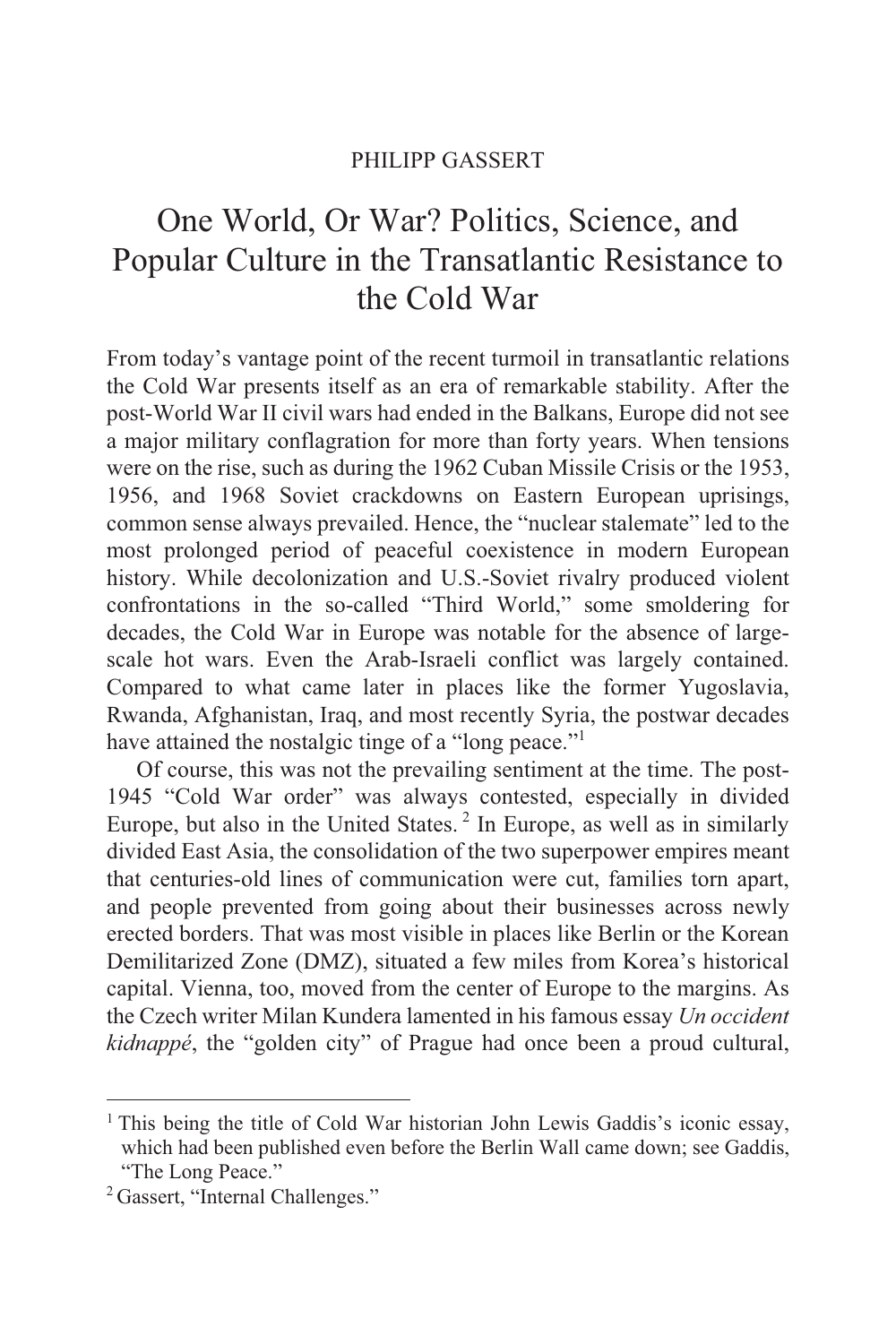economic, and political crossroads of Europe. It was now relegated to the place of a provincial capital in an isolated Russian-dominated East, of which it never had felt to be part.<sup>3</sup>

Europeans, East Asians, and even Americans and Russians frequently detested and sometimes challenged this "unnatural" situation at ancient centers of European and Asian civilizations. While West Europeans and the people of Japan (as well as later the South Koreans, Taiwanese, Hong Kong Chinese, Greeks, Portuguese, and the Spanish) were living in relative prosperity, those living to the north and east of those borders were punished for Cold War stability, as were those living in the so-called "Third World" countries, where the superpowers were fighting "proxy wars." Moreover, while many were going about their daily business, forgetting about the nuclear threat and the "division of the world," others perceived the situation along the geopolitical fault lines as a dangerous powder keg that could detonate at any moment. Popular culture was rife with imaginations of accidental or not so accidental Armageddons.<sup>4</sup> Millions took to the streets during the 1950s and 1980s to prevent impending nuclear doom. The "struggle against the bomb" became one of the most prolonged transnational social movements in history, finding supporters across the globe. $5$ 

This contribution looks at those American, transatlantic and European voices who opposed the status quo of the Cold War, which included political parties, social movements, artists, filmmakers, intellectuals, scientists, and politicians. While that opposition took up a range of issues, including a general critique of the militarization of societies, my focus is on the debate on "nuclear death." The vision of total nuclear annihilation became the most powerful symbol of those critical of an international order that seemed to have become utterly unpredictable, dangerous, and inhumane. This debate played itself out in an interactive transatlantic and to some extent global framework. While opponents to governmental Cold War politics were often labelled "anti-Western" or "anti-American," many were in fact deeply influenced by Henry David Thoreau, Martin Luther King, Jr., Mahatma Gandhi, and other protagonists of the nonviolent resistance tradition equally revered by the U.S. peace movement.<sup>6</sup>

<sup>3</sup> Kundera, "Die Weltliteratur."

<sup>4</sup> Shapiro, *Atomic Bomb Cinema*; DeGroot, *The Bomb*. 5 Wittner, *Struggle Against the Bomb*. 6 Gassert, "Conflict."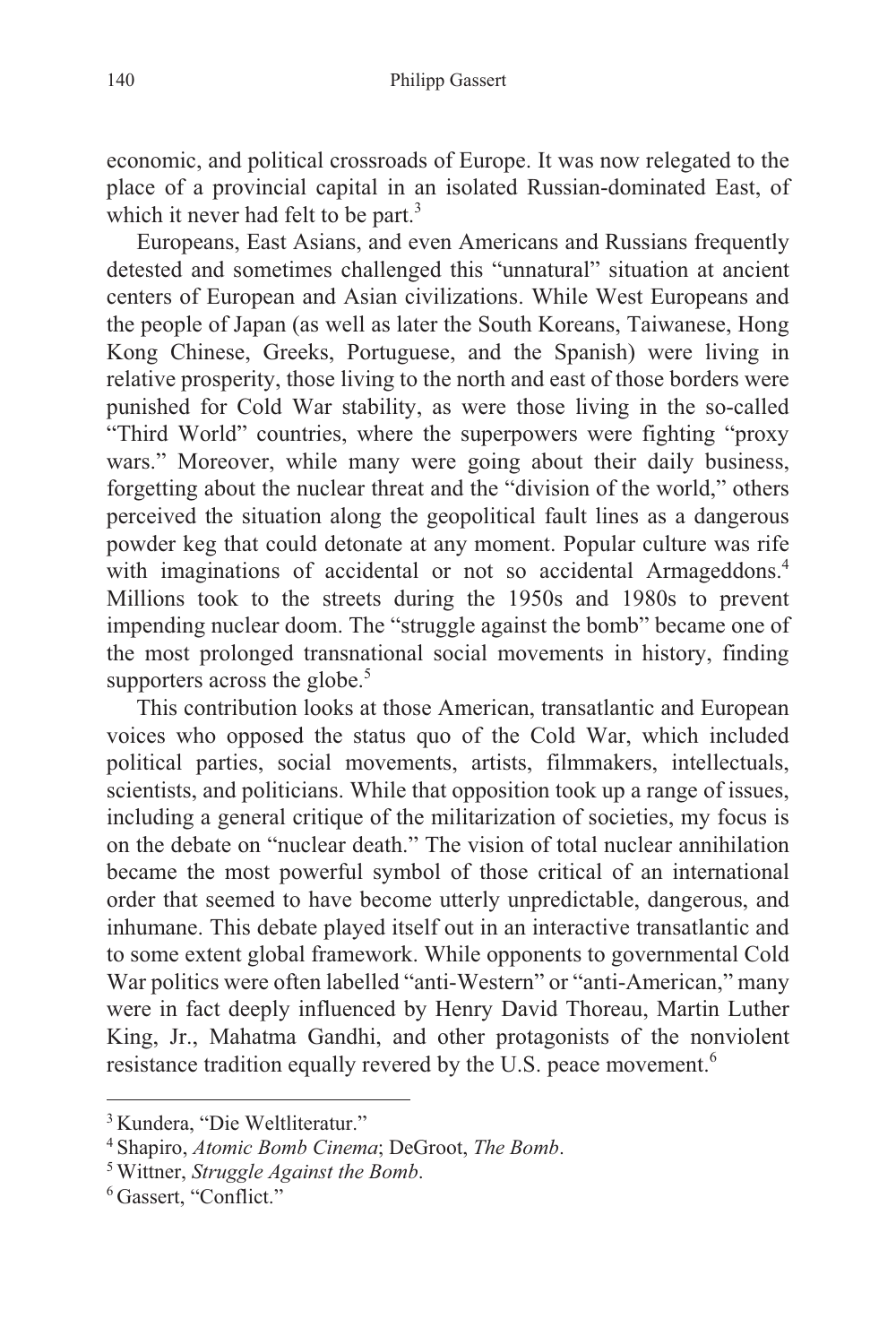My general argument is that the Cold War should be conceived as much as the history of a transatlantic conversation among those opposed to the nuclear stalemate as it has been conceived as the history of the interaction of those who accepted the Cold War division of the world as the inevitable outcome of a power struggle between two military and ideological blocs. Therefore on many occasions a critique of the Cold War order included a critique of the domestic status quo in Western societies. During its first two decades (1940s and 1950s) as well as during the last decade (the 1980s) the main bearers of anti-nuclearism were political parties, activist political networks (including social movements) as well as popular culture, with the last playing a much more prominent role in "bringing the war home" during the 1980s than during previous decades. During the middle decades (1960s and 1970s) the main opposition came from academic peace research. In this context, intellectual networks played a most significant role. While neither social movements nor producers of nuclear catastrophes in popular culture were in a position to bring the Cold War to an end, they were part and parcel of "making sense" of what they perceived as a senseless and dangerous order.

## FOR THE UNITY OF MANKIND: EARLY CHALLENGES TO THE COLD WAR ORDER

On both sides of the Atlantic, the early resistance to the Cold War and a looming arms race was mostly taken up by established political figures. They tended to cling to those visions of "one world," with which World War II had been fought and to some extent been won. Yet, given the difficulties of peacemaking in Yalta and Potsdam, they could not be sustained long beyond the cessation of hostilities.<sup>7</sup> The idea that in "Yalta" the potential for a "better world" had been in the balance, would fire up those who during the Cold War period were convinced that the West had betrayed the Eastern Europeans in Yalta.<sup>8</sup> And whereas international relations "realist" thinkers conceived the Soviet-American rivalry as a natural outcome of the power vacuum that had opened up in Central

<sup>7</sup> Numerous publications include Miscamble, *From Roosevelt to Truman*; Neiberg, *Potsdam*.<br><sup>8</sup> Roberts, "Antipodes or Twins."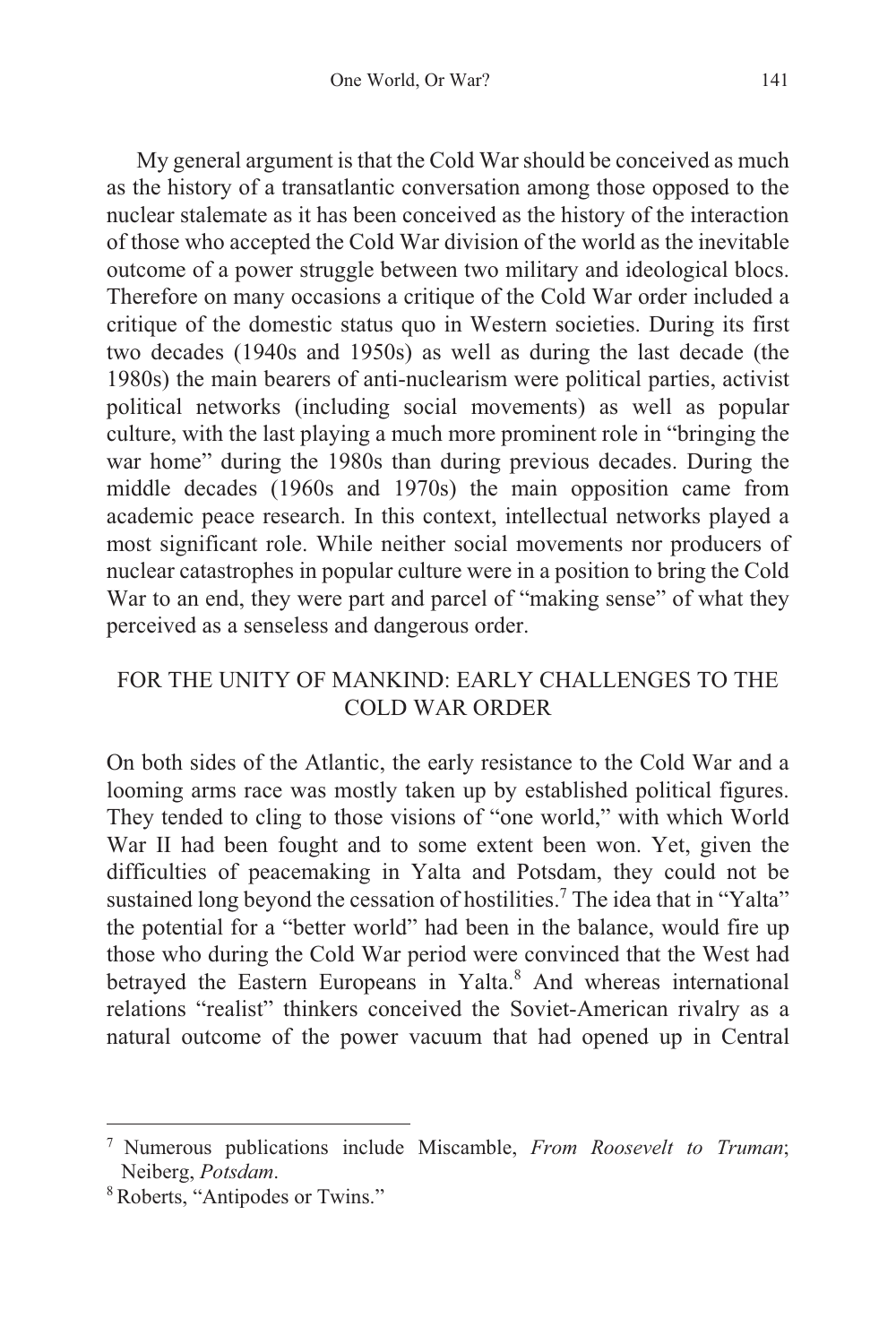Europe after the fall of Hitler's Germany, others resisted the idea that a new conflict was a historical given.<sup>9</sup>

One prominent American example is that of Henry A. Wallace, a staunch New Dealer, former Secretary of Agriculture and Vice President during Roosevelt's third term as President. After briefly serving as Secretary of Commerce in the first Truman administration, Wallace became notable for his unwillingness to accept force and heightened conflict as the way things were going in Soviet-American relations. Even though his 1948 third-party presidential bid would be unsuccessful, he served as a figurehead for those questioning the Cold War paradigm, that by the late 1940s had become so firmly entrenched among the members of the administration. In particular, Wallace opposed Winston Churchill on the premises of the latter's 1946 "Fulton Speech," in which the former British Prime Minister had warned of aggressive Soviet tendencies. Churchill, who had spoken at the invitation of Truman, also popularized the term "iron curtain," referring to the barrier which had supposedly "descended across the continent."10 Wallace went against this reasoning in full force, and soon found many detractors and enemies in the U.S. as well as in Europe.

Although Wallace was a very peculiar American mixture of mid-Western Presbyterianism and progressivism, globalist idealism, and naivety toward Joseph Stalin, he developed his critique of the Truman administration's growing hostility toward the Soviet Union to some extent in a dialogue with Europeans who were opposed to the Cold War as well. Among them he found more sympathetic and enthusiastic audiences than back home. After having been ousted by Truman, Wallace accepted the position of editor of the progressive-leaning magazine *New Republic*. In this capacity he traveled to Europe, speaking in England, Norway, Sweden, Denmark, and France. There, he advertised his vision of a united postwar world, which would share the secrets of atomic energy and the bomb.<sup>11</sup> As he said to a cheering crowd in London: "The world is devastated and hungry; the world is crying out, not for American guns and tanks to spread more hunger, but for American plows and machines to

<sup>9</sup> Cortright, *Peace* 109-10. 10 Churchill, "The Sinews of Peace." 11 Shimamoto, *Wallace* 158-9; Walker, *Wallace* 170-2.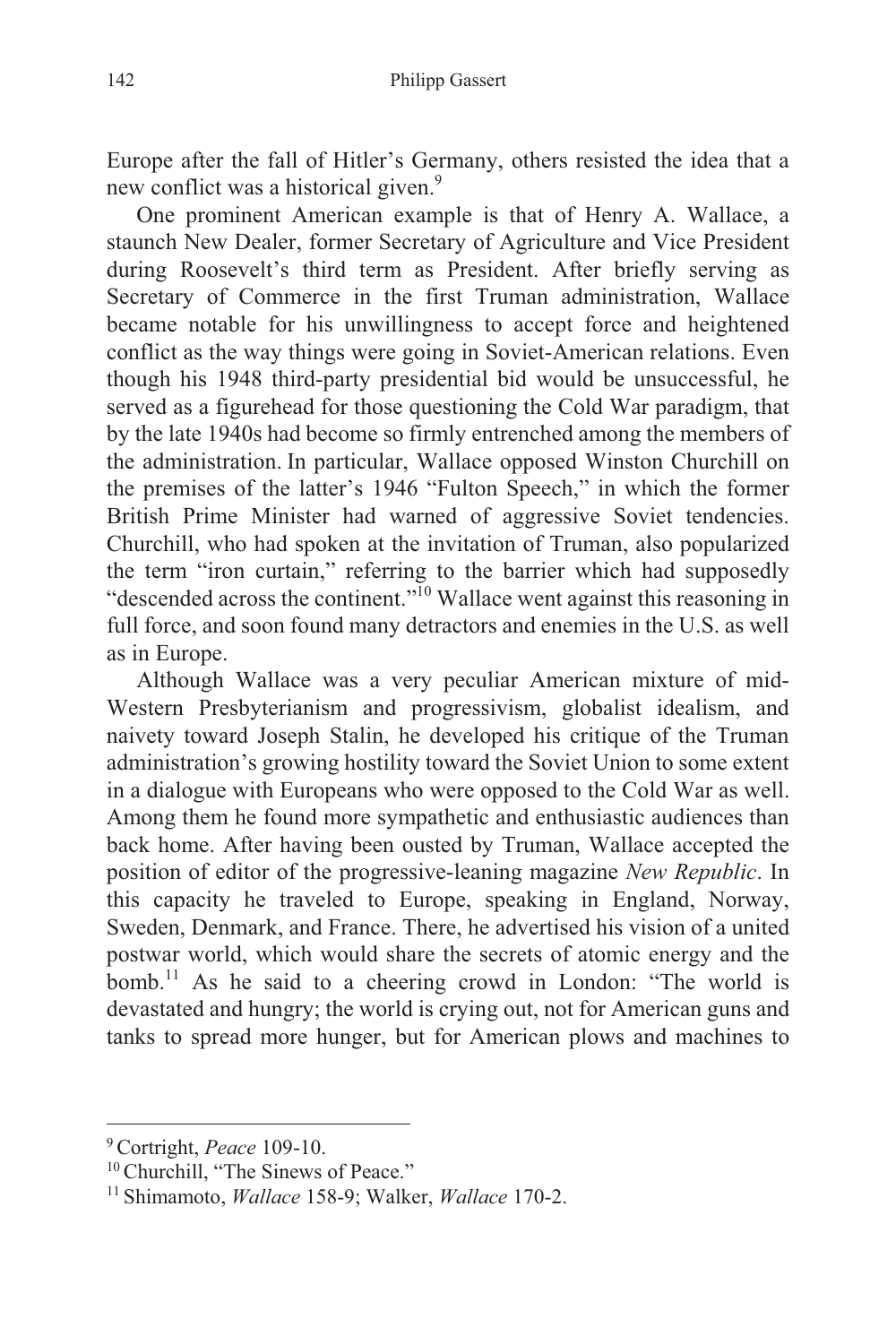fulfill the promise of peace."<sup>12</sup> While aiming at the American presidency, Wallace felt that he had to interact with those Europeans who supported him in his conviction that the world could not be saved if Europeans and Americans did not show "belief in the unity of all mankind."<sup>13</sup>

A second increasingly harsh critic of Churchill's and Truman's fixed belief in an "iron curtain descending across Europe," and their exhortations that the Soviet Union must be confronted, was the journalist and writer Walter Lippmann. Truly a transatlantic intellectual, he had been a member of the 1918-19 U.S. Armistice Commission, traveling frequently to Europe during the interwar years. In 1938, with the threat of Fascism looming large over Europe, he co-sponsored the famous Paris Colloquium that came up with the term "neo-liberalism."14 Shortly after Churchill's 1946 Fulton speech, Lippmann went on a five-week trip to Europe, stopping in Paris, Berlin, Munich, Vienna, Prague, Rome, and Florence. While Lippmann did not harbor any illusions about Soviet intentions, he urged his compatriots to resist the temptation of "talking tough" to the Russians. Like Wallace, he contradicted Truman's and Foreign Secretary George C. Marshall's idea that Soviet intentions were aggressive and that the American people must prepare for the consequences.15

After visiting Europe for a second time in 1947, Lippman summarized his findings in a series of articles, which were published in a small booklet bearing the eponymous title *The Cold War.*16 He did so, however, from a critical, "one world" perspective. Lippmann argued that the Russians had already lost the "Cold War."<sup>17</sup> The West should back down, remain confident, and relax tensions. Cooperation with the Soviets would be entirely in the interest of the United States. Reacting to former U.S. deputy chief of mission in Moscow and then State Department Policy Director

<sup>12</sup> Quoted in Walton, *Wallace* 153; on the trip to Europe see Walker, *Wallace* 149-

<sup>65.&</sup>lt;br><sup>13</sup> Wallace, *Toward World Peace* 117-18.

<sup>&</sup>lt;sup>14</sup> Although, in 1938 the term "neo-liberal" had a very different meaning from today: then it referred to a new thinking with regard to the failures of liberals to oppose Fascism, Communism, and totalitarianism effectively; see *Walter Lippmann Colloquium.*<br><sup>15</sup> Steel, *Lippmann* 430-1.<br><sup>16</sup> Lippmann, *Cold War* 42-5; while he did not invent the term "Cold War," he

certainly popularized it.

<sup>17</sup> Steel, *Lippmann* 447.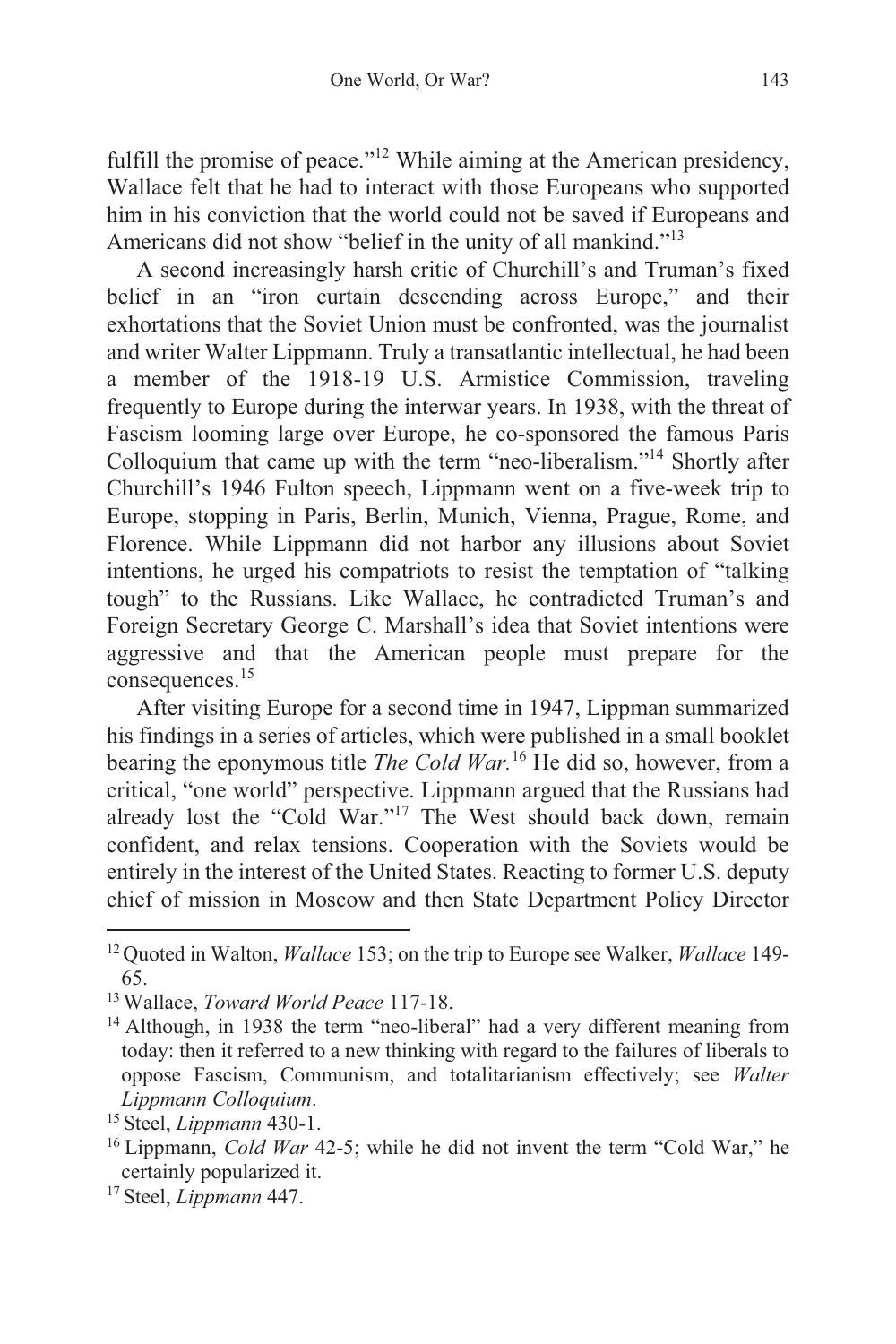George F. Kennan's famous "Mr. X" article, which provided the intellectual underpinnings of the policies of containment.<sup>18</sup> Lippmann did not think that the conflict with the Soviet Union was imaginary. Having traveled to Europe, however, he was convinced that "the strength of the western world is great." The Red Army was in no way in a position to occupy Western Europe: "Though impoverished and weakened, the nations of the Atlantic community are incomparably stronger, richer, more united, and politically more democratic and mature than any of the nations of the Russian perimeter." The Soviets could keep their grip on Eastern Europe with military might only. Therefore, it made no sense to aim "to make Jeffersonian democrats out of the peasants of eastern Europe […], but to settle the war and to restore the independence of the nations of Europe by removing the alien armies – all of them, our own included."<sup>19</sup>

Similarly, in Europe much of the early opposition to the Cold War was to be found less within civil society, than within established Social Democratic Parties and Labor Unions. West German unions in particular, even though they were critical of the Stalinization of East Germany, were strongly opposed to the rearmament of the country and sought allies within the American political establishment.20 Yet, neither in the U.S. nor in Western Europe could Social Democratic and Communist parties win majorities with campaigns against nuclear armament. Conservative leaders such as Konrad Adenauer in Germany, Alcide de Gasperi in Italy, and Winston Churchill in England combined the promise of stability, security and prosperity in a nascent consumer society with a firm commitment to prioritize Western integration as well as anti-Communism over "one world" and the overcoming of the division of Europe. In most of Western-leaning, liberal Europe, with the exception of maybe Austria, the "peace party" remained in a minority position. Nudged on by U.S. labor unions and anti-Communist "Cold War liberals," West European labor unions as well as Social Democrats moved toward the center during the second half of the 1950s, basically accepting the premises of the Cold  $\text{War.}^{21}$ 

<sup>&</sup>lt;sup>18</sup> X, "Sources of Soviet Conduct"; for Kennan's original Moscow Embassy "Long Telegram" see Etzold 50-63.

<sup>&</sup>lt;sup>19</sup> Lippmann, *Cold War* 15, 26, 44-5.<br><sup>20</sup> Fichter, "Support and Dissent" 572.<br><sup>21</sup> Angster, "Finest Labor Network" 110-11.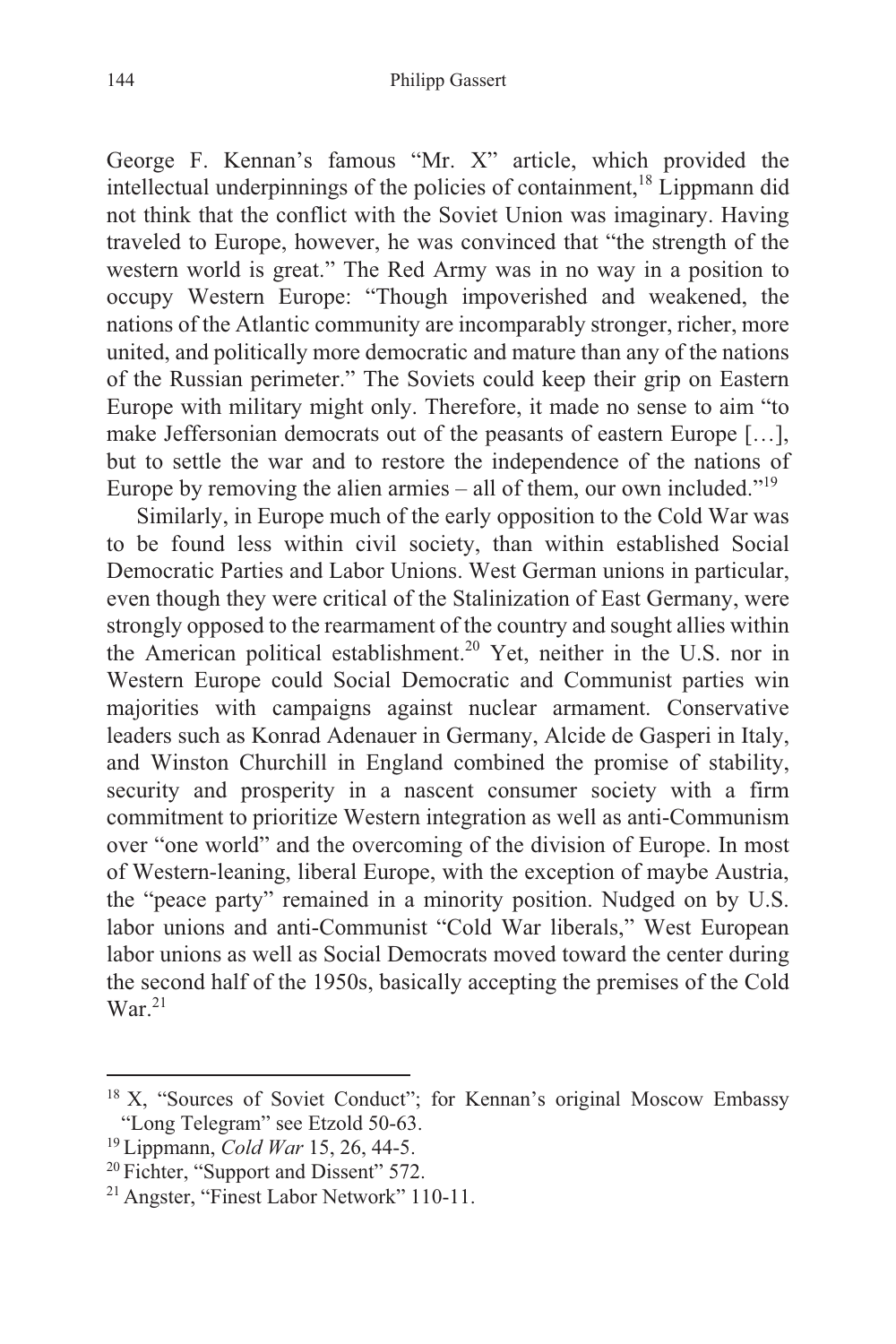Thus, during the 1950s, "prosperity," "freedom," "anti-Communism" and "Cold War" came to trump "peace" and "one world," or, to be more precise: Fears of a new, possibly catastrophic nuclear war never were strong enough to overcome skepticism toward those parties who were arguing in favor of an East-Western rapprochement and decisive moves toward détente. The political reactions to the testing of a hydrogen bomb at the Bikini Atoll in the South Pacific by the U.S. in 1954 is a good example: it certainly led to rising public concerns over the long-term health effects of nuclear radiation, when 28 Americans, 239 Marshall Islanders, and 23 crew members of a Japanese fishing boat, the *Lucky Dragon*, were contaminated by nuclear fallout. Soon, nuclear fiction was on the rise in both the U.S. and Europe. Japanese as well as American movie production companies reacted with a spectacular series of movies. That same year, the first *Godzilla* movie came out in Japan. Shortly thereafter, against the backdrop of the debates about nuclear fallout and its effect on human genetic material, mutants became endemic in Hollywood.<sup>22</sup>

Yet trashy movies like *Them!* (1954), *The Monster that Challenged the World* (1957) or even the more upscale, Kafkaesque story in the *The Incredible Shrinking Man* (1957) did not lead to any prolonged resistance to "nuclearism" and the Cold War. In her famous essay, "The Imagination of Disaster," the journalist and philosopher Susan Sontag has argued that popular science-fiction scenarios have the potential to normalize and trivialize real dangers.<sup>23</sup> And even though she was roundly criticized for her argument, there may be some truth in it, when we look at the paradoxical situation in the late 1950s: Popular culture was rife with scenarios of nuclear apocalypse. Moreover, Europe saw the rise of serious postapocalyptic "atomic literature" as well as the "physicist dramas," in which concerned and torn scientists like J. Robert Oppenheimer figured prominently.24 Even though the ethics of atomic science was hotly debated, political resistance to the Cold War and the armaments race died down. While many, in theory, supported a test ban treaty as well as the prohibition of nuclear arms, the struggle for peace became the project of specialized organizations and social movements as well as the province of scientists.

<sup>22</sup> Weart, *Nuclear Fear*. 23 Sontag, "Imagination of Disaster"; Broderick, "Surviving Armageddon." 24 Stölken-Fitschen, *Atombombe*; Krah, *Weltuntergangsszenarien*.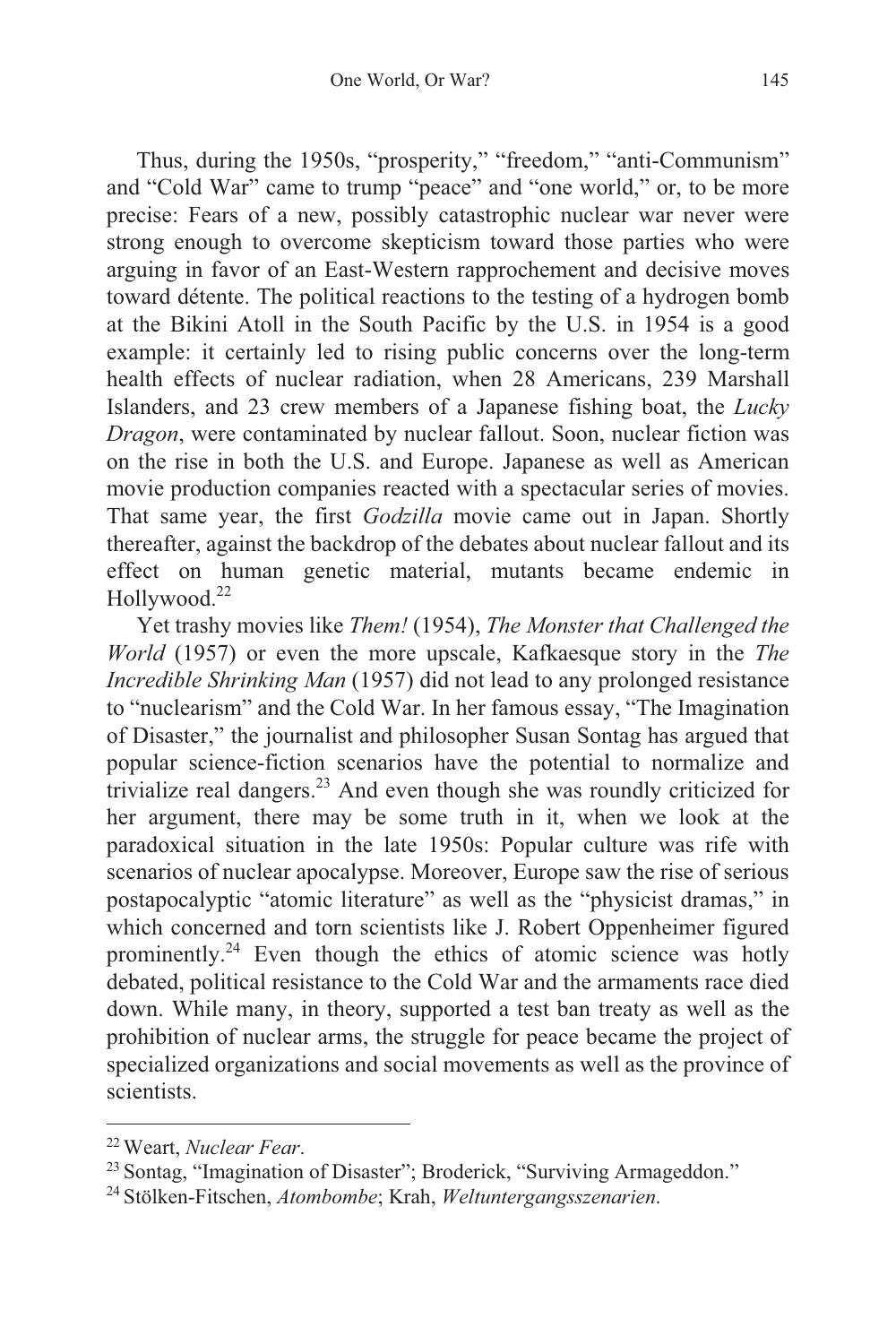Despite the sensational reports on nuclear testing, the transatlantic peace movements reached their low point during the mid-1950s. Later in the decade, a new type of peace organizations, which we today would call "social movements," such as the National Committee for a Sane Nuclear Policy (SANE) in the United States and the Campaign for Nuclear Disarmament (CND) in Britain renewed the "resistance to the bomb." British activists, who had been involved with American peace networks before, as well as the traditional Labour politics, took the lead with the first march from London to Aldermaston at Easter 1958. It adopted the symbol that has become the emblem of peace movements on both sides of the Atlantic: a circle encompassing a broken cross. The West German Easter March Movement, which originally grew out of the Social Democratic opposition to NATO's decision to arm West German forces with U.S. nuclear weapons, copied the CND.<sup>25</sup> But the very fact that they had sprung up outside the realm of established parties, was very telling with regard to the political salience of "peace" during the 1950s and early 1960s.

During the 1950s, in the U.S. domestic and international peace organizations, such as War Resisters' International (WRI), the International Fellowship of Reconciliation (IFR), and the Women's International League for Peace and Freedom (WILPF) renewed demands for nuclear disarmament. They clearly questioned the underlying paradigm of an arms race borne out of superpower rivalry.<sup>26</sup> And even though the 1963 Test Ban Treaty fell short of the expectations of peace activists, protesters could claim that they had contributed to a growing pressure forcing U.S. and Soviet governments to achieve a breakthrough at the negotiating table.<sup>27</sup> By politicizing a generation of young people and developing new forms of political action, the anti-nuclear campaign set the stage for the protests against the Vietnam War. The British CND as well as the German *Ostermarsch* movement, both were incubators of the movements of "1968." While the new protest movements of the late 1960s continued to challenge the Cold War status quo, they moved away from "peace" between "East" and "West," and tended to focus on decolonization and the "North-South" questions instead.<sup>28</sup>

<sup>25</sup> Nehring, "Searching for Security." 26 Wittner, *Resisting the Bomb* 10-14. 27 Rubinson, "Crucified on a Cross of Atoms." 28 Klimke, *Other Alliance* 236-41.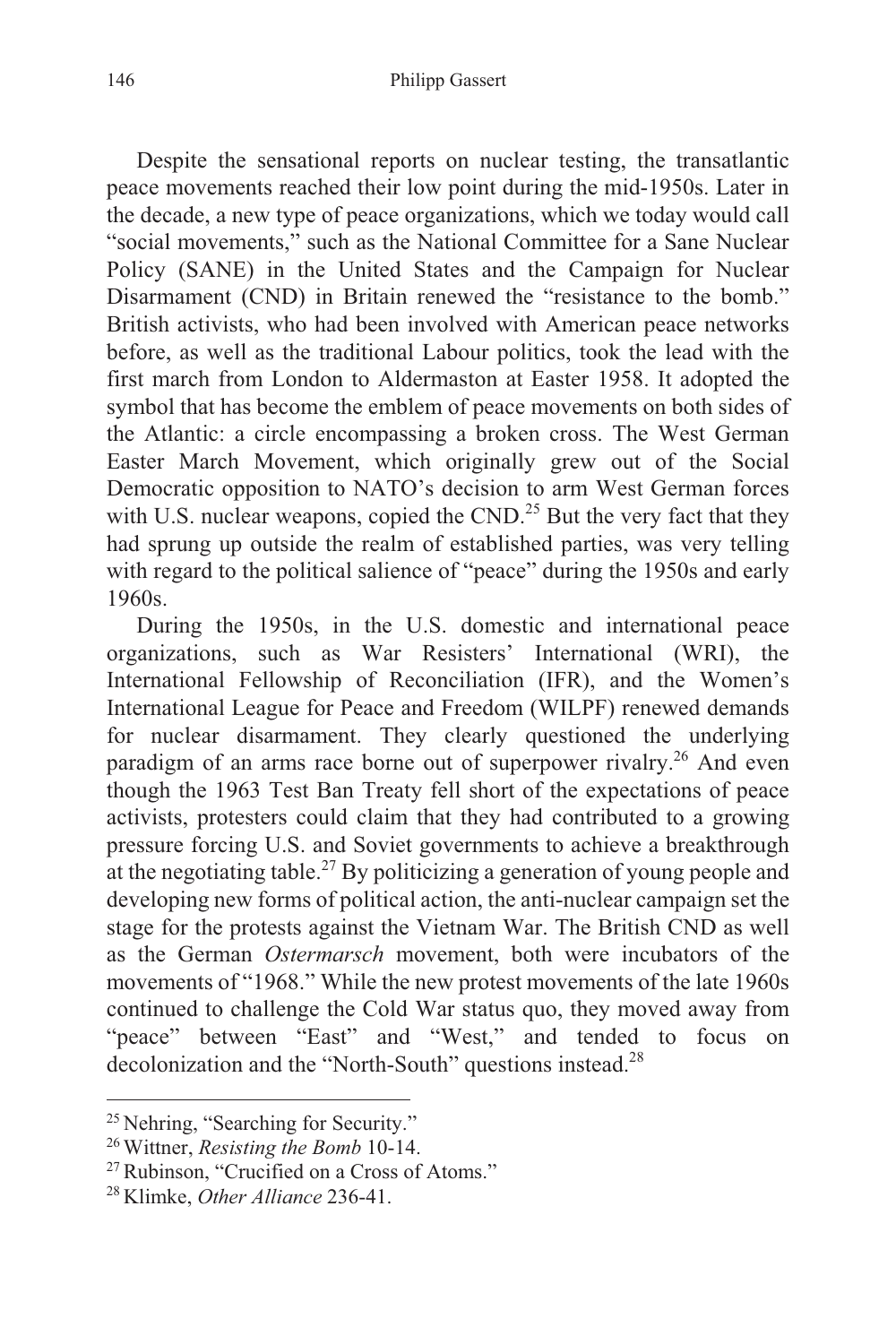In the mid to late 1960s transatlantic social movement activists began to prioritize "Third World" questions at the expense of campaigns "against the bomb." During the late 1960s, they mostly demonstrated against U.S. imperialism and the American War effort in Vietnam, and they sympathized with the efforts of Eastern Europeans to give Socialism a "human face" as happened during the Prague Spring in 1968. Therefore, during the 1960s, the social sciences emerged as the main agent of the opposition to the Cold War and the logic of mutually-assured destruction. In contrast, the "1968" student movements largely ignored nuclear death and sometimes acted as if the East-West conflict was already history. During the late 1960s, the North-South question took precedence, with student rebels mostly bored by the debates of the 1950s. On both sides of the Atlantic, the movements of 1968 focused on personal liberation, civil rights, and a Marxist critique of society, letting the East-West conflict fall by the wayside.<sup>29</sup>

#### AGAINST THE BOMB: THE RISE OF PEACE RESEARCH IN THE SHADOW OF DÉTENTE

Early on transatlantic scientific networks had been prominent in the struggles "against the bomb" and "for peace." Britain's anti-nuclear activists urged their government not to develop the hydrogen bomb as early as 1950. A key figure was the British mathematician and philosopher Bertrand Russell, whose BBC radio address on 23 December 1953 attracted international attention. It led to the creation of the Pugwash Movement, which was supported by a number of leading physicists, including several Nobel laureates on both sides of the Cold War barrier. Influenced by Western colleagues, Soviet physicists such as Andrei Sakharov apparently warned their government of the dangers of nuclear testing.30 Across the Western world scientists made themselves heard with the Russell Einstein Manifesto, signed by many leading nuclear scientists on both sides of the Atlantic. Speaking as "members of the species Man, whose continued existence is in doubt," the signers urged people to set aside the strong political feelings, which the "titanic struggle between Communism and anti-Communism" engendered. Instead, they should

<sup>&</sup>lt;u> 1989 - Johann Barn, mars eta bainar eta bainar eta baina eta baina eta baina eta baina eta baina eta baina e</u> 29 Wittner, "Nuclear Threat Ignored." 30 Rotblat, *Scientists*.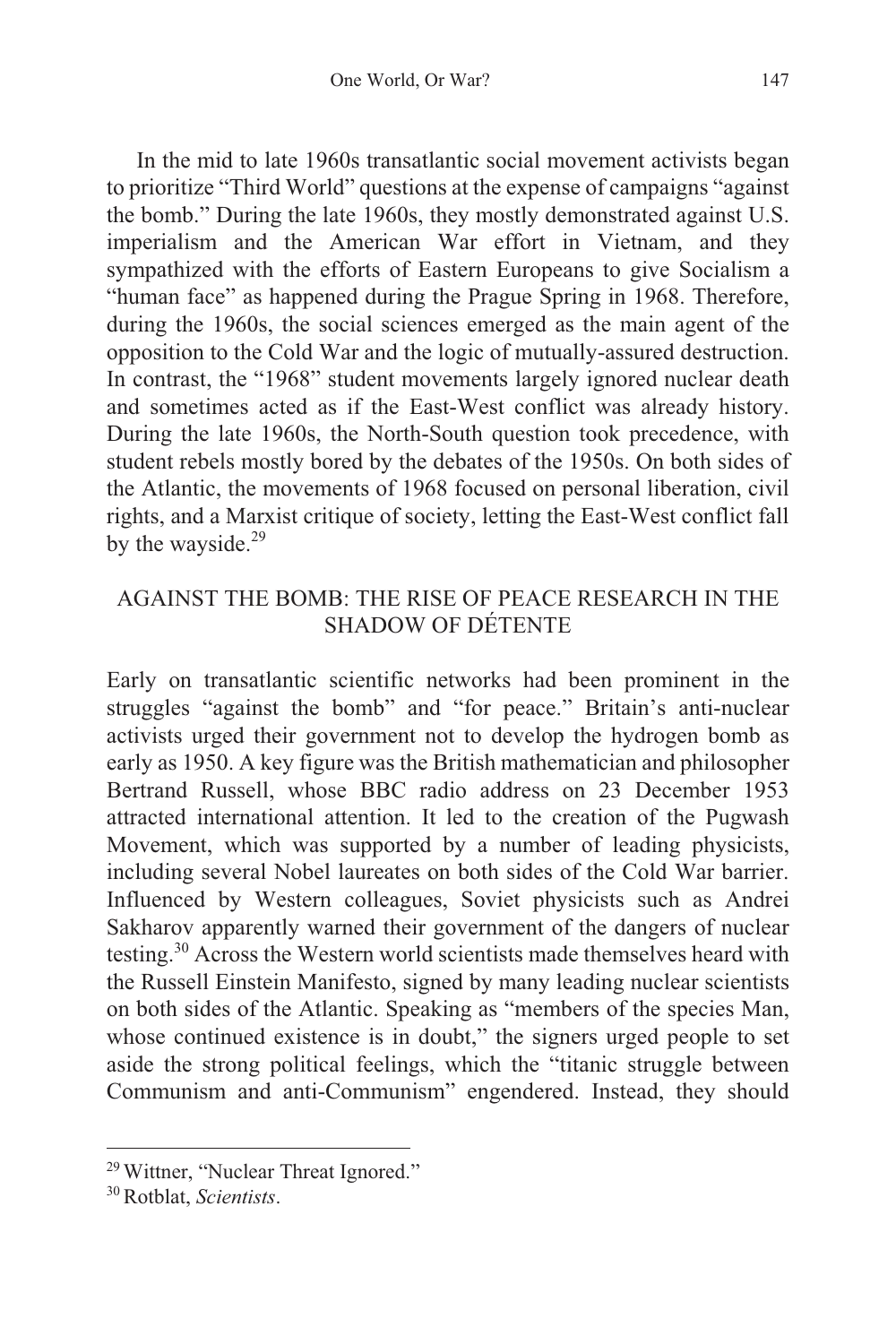consider themselves "only as members of a biological species which has had a remarkable history, and whose disappearance none of us can desire."<sup>31</sup>

As social movement activism of the 1960s moved away from issues related to the Cold War and nuclear death, Peace and Conflict Studies (*Friedens- und Konfliktforschung*) became the main agent of the "resistance to the bomb." This scholarly field had originally emerged within both international relations theory and empirical social sciences. When it comes to the transatlantic circulation of ideas, Theodore Lentz's book *Towards a Science of Peace* (1955) was of particular importance. It earned him the title of "father of peace research." Lentz, a professor of Education at Washington University in St. Louis, had been born in Missouri, served in the U.S. military during World War I, and received his Ph.D. from Columbia University in 1925. First, he worked in "character studies," but by the mid-1930s he began circulating questionnaires to measure conservative-to-radical political opinions.<sup>32</sup> In the wake of the tumultuous end of World War II, he had established the Peace Research Laboratory. As a result during the final years of his tenure Lentz devoted most of his time to promoting peace research as a scientific discipline.<sup>33</sup>

In *Towards a Science of Peace* Lentz took what he called a "global perspective" (ix). His stark apocalyptic predictions had a normative basis in Wilsonian, or in that case rather "Rooseveltian" ideas of "one world," which had been the bedrock of Henry Wallace's critique of Truman's confrontational stance toward the Russians. Lentz suggested that while humanity had the scientific knowledge to move "toward a new worldwide golden age," this was not what was actually happening: "There is an extreme danger that the road we now travel will suddenly carry us over the cliff and into an abyss from which it would require centuries to recover, if ever. Amidst the dreams and hopes and promises of one world, we face the possibility of no world at all. The creative genius of man has fostered a towering structure of technology now threatened with cataclysmic

<sup>&</sup>lt;sup>31</sup> "Russell Einstein Manifesto."<br><sup>32</sup> Biographical information on the website of the State Historical Society of Missouri, Theodore Lentz Papers,

https://collections.shsmo.org/manuscripts/stlouis/s0435.pdf (18 November 2019).

<sup>33</sup> Gleditsch, Nordkvelle, Strand, "Peace Research" 147.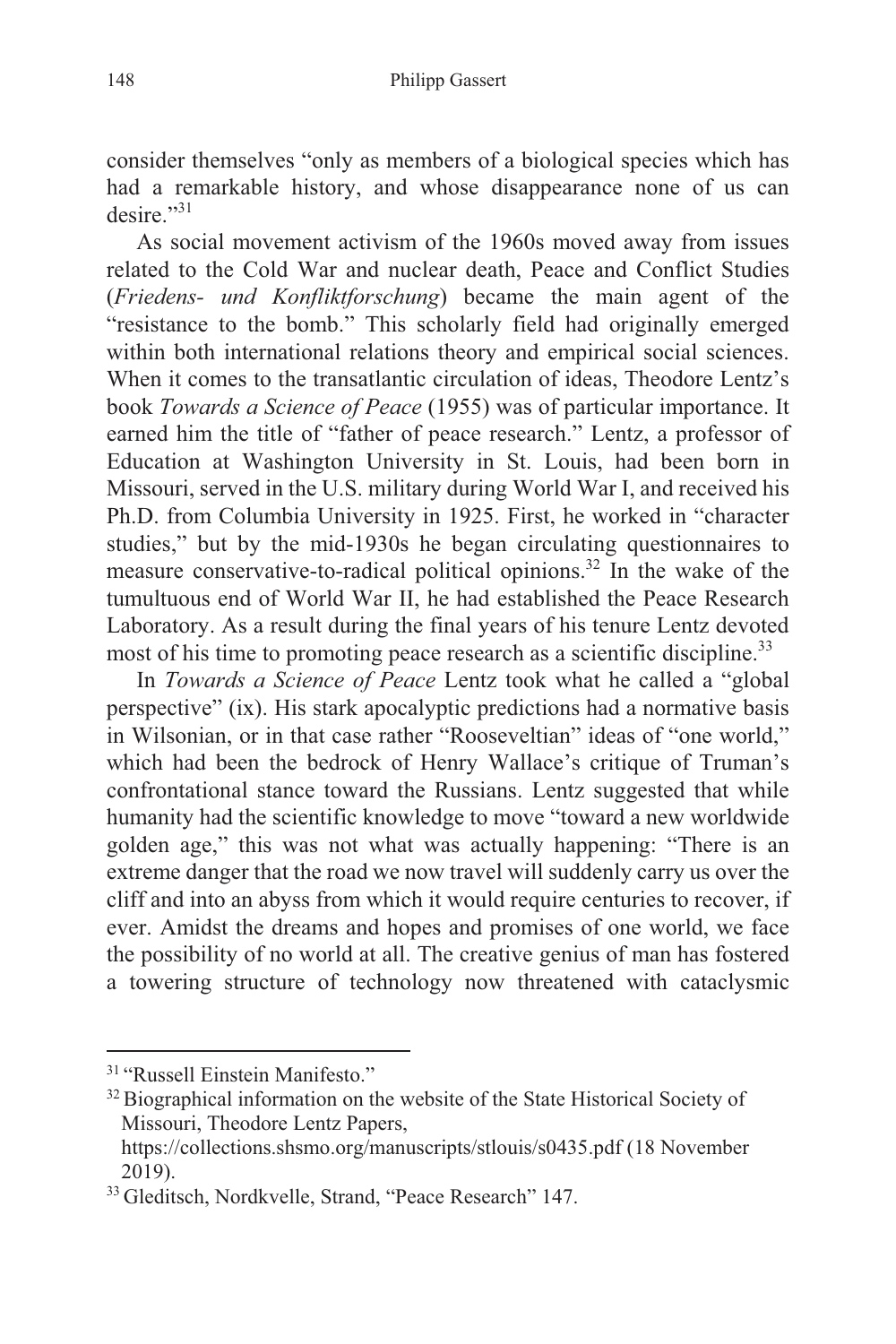collapse. Civilization seems to hang in the balance, sick and ill-suited to choose between sanity and suicide."<sup>34</sup>

Lentz's urgent call for action came at about the same time as the publication of the Russell Einstein Manifesto, taking a similar line. Both had a decisive impact in Europe. As David J. Dunn reports in *The First Fifty Years of Peace Research*, Lentz's book was read by a Lancaster physiotherapist, Patrick Deighan, who would soon become the founder of the Peace Research Center at Lancaster University. The Lancaster project, in turn, "was a seminal moment in the development of peace research in Britain."<sup>35</sup> At the same time, the Center for the Advanced Study of the Behavioral Sciences was started at Stanford, where, among others, the Austrian émigré Paul Lazarsfeld played a leading role. Among the first visiting scholars was the British political scientist Harold Lasswell, who took an interest in peace research there. These activities coalesced around the founding of the *Journal of Conflict Resolution*. In 1957, it began to appear under the auspices of the University of Michigan. Peace and Conflict Studies now had a highly visible platform for international scholarly exchange. $36$ 

During the second half of the 1950s and during the 1960s, Peace and Conflict Studies were able to gain a precarious foothold in American and European universities. The activities of concerned nuclear scientists, which peaked around the Einstein Russell Manifesto in Britain and the U.S. as well as the *Göttinger Appell* in West Germany, were coming together with the ambitious plans of social science entrepreneurs such as Theodore Lentz to make the new field of scholarly investigation permanent. However, one should not underestimate the difficulties. The beginnings of the "science of peace" had been so precarious, because "social science" itself was a problematic term during the late 1950s, often having to fend off the assumption that "social science" equaled "socialist science." It was with the Norwegian social scientist Johan Galtung that peace researchers were by and large able to shed the image of being "fellow travelers."

In 1960, Galtung, who had taught at Columbia University during the second half of the 1950s, returned to Norway to establish the International

<sup>34</sup> Lentz, *Towards a Science of Peace* 1; tellingly, the book was first published in Britain.

<sup>35</sup> Dunn, *First Fifty Years* 47. 36 *Ibid.* 48.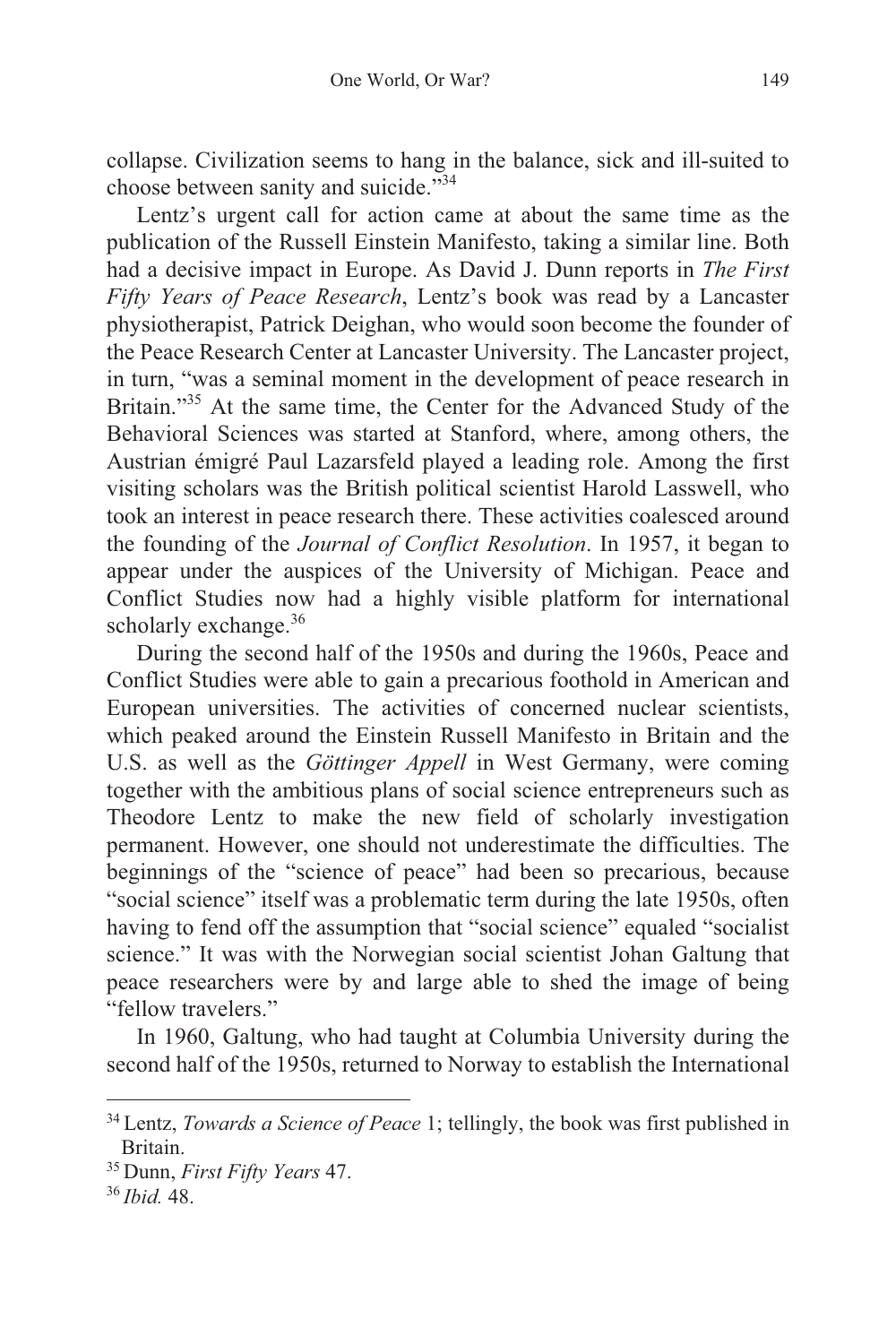Peace Research Institute in Oslo (PRIO). The timing was auspicious. The second Berlin crisis (1958-1962) and the Cuban Missile Crisis (1962) kept people on their toes. Political efforts were gaining speed in Western Europe, the United States as well as the Soviet Union, to slow the arms race and to establish procedures in order to prevent potentially catastrophic developments. The ensuing politics of détente, which became such a prominent feature during the Kennedy and Johnson administrations, opened up the space for a major social science research effort to help overcome the East-West conflict in the name of peace.<sup>37</sup> While the Nuclear Test Ban Treaty of 1963 did not satisfy most peace activists, it was an important first step toward détente. While it could not stop the build-up of nuclear arsenals, the end of testing in the atmosphere reduced a serious health hazard that for some time had been a concern to scientists and Western public opinion. Moreover, it was an important first step toward slowing nuclear proliferation.<sup>38</sup>

The transatlantic field of Peace Research soon went much further. During the 1960s, many of its practitioners took not only a decisive turn against the confrontation between the blocs and the atomic arms race. On both sides of the Atlantic, the "armaments race" was increasingly seen not as the result of the rivalry of great powers (as the "realist school" of international relations would have explained it), but related to the innersocietal causes of the Cold War. In 1969, in a seminal essay, Galtung popularized the idea of "structural violence" that was at the core of modern societies.<sup>39</sup> The German political scientist, Dieter Senghaas, spoke of an "organized lack of peace" (*organisierte Friedlosigkeit*).40 Later, during the second "nuclear scare" of the 1980s, the psychologist Robert Jay Lifton and the political scientist Richard Falk compared "nuclearism" to a psychological dysfunction in Western societies (basically to madness) and made a strong connection between the arms race and the persecution of European Jews during the Holocaust.<sup>41</sup>

<sup>&</sup>lt;sup>37</sup> Galtung, Fischer, *Johan Galtung* 6-9.<br><sup>38</sup> Schrafstetter, Twigge, *Avoiding Armageddon* 120-1.<br><sup>39</sup> Galtung, "Violence, Peace, and Peace Research."<br><sup>40</sup> Senghaas, *Abschreckung und Frieden*.; on early German Peace Re Weller, Böschen, "Friedensforschung und Gewalt"; Wasmuht, *Geschichte*;

Hauswedell, *Friedenswissenschaften*. 41 Lifton, Falk, *Indefensible Weapons*.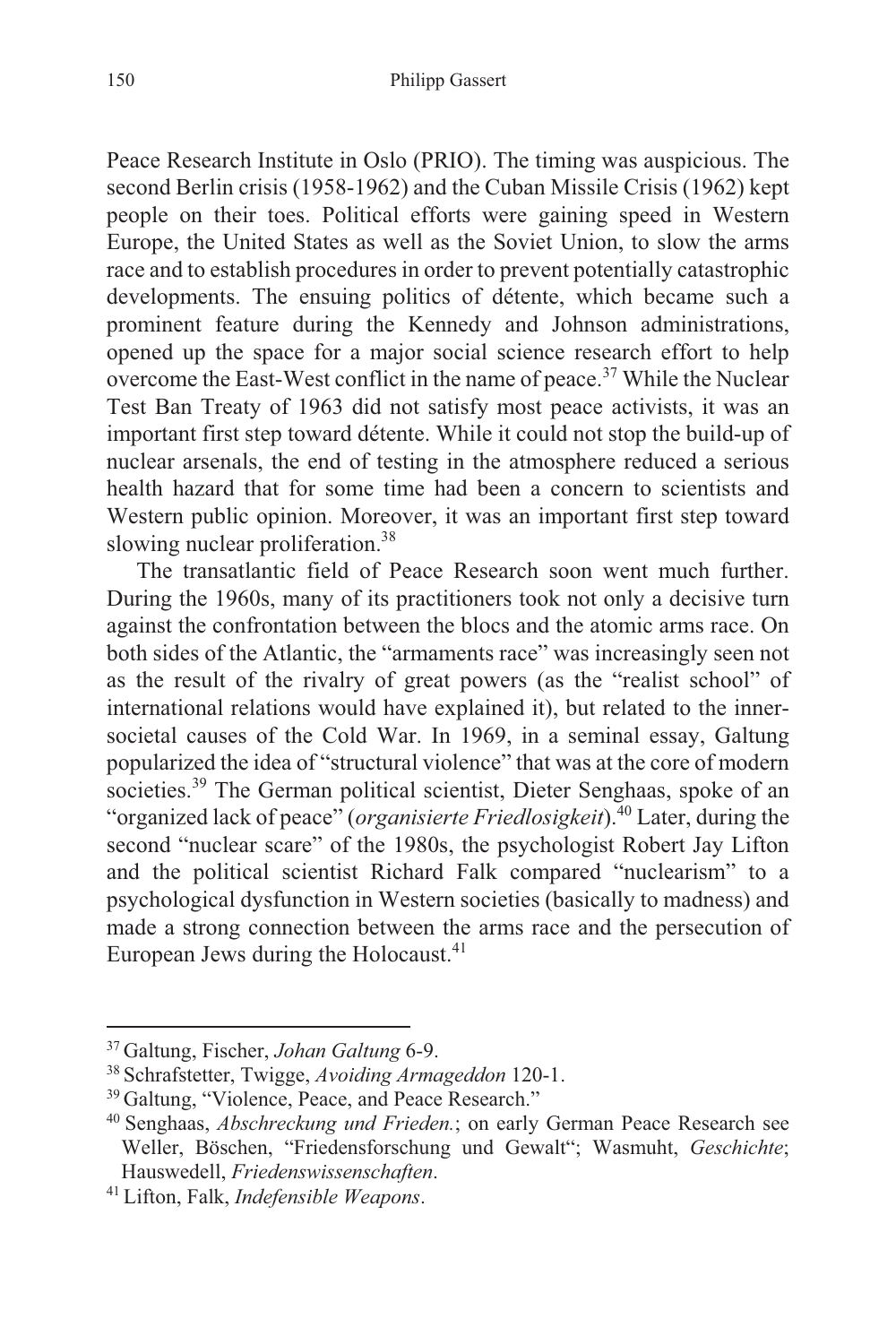As the political scientist, peace studies pioneer, and founder of the "Correlates of War" project at the University of Michigan, J. David Singer, observed in 1963, U.S. intellectuals had finally adopted the notion "that we are drifting toward nuclear cataclysm and that the intellectual should – and perhaps can – do something about it."<sup>42</sup> Yet, during the 1960s, antinuclear activism was mostly limited to social scientific networks of inquiry. While social movements focused on American civil rights, the Vietnam War, and "Third World" liberation, the fight against the arms race continued in academic circles on both sides of the Atlantic, yet gained little traction in the wider public. Thus, the counter-hegemonial ideas of the peace movement of the 1950s, after having lost track in the political realm, became re-incarnated in the peace research of the 1960s. Peace research, however, acquired a leftist bent, which it had not yet had when Lentz came out with his manifesto in 1955: What became dominant during the 1970s and 1980s was the social-critical approach, that was represented by Galtung in Norway, Senghaas in Germany, and Falk in the U.S.<sup>43</sup>

Thus, by the 1980s, the now institutionalized Peace and Conflict Studies had become a highly politicized scholarly field. When the debate over nuclear weapons reached a new urgency during the "rearmament debate" of the 1980s and Ronald Reagan's "Star Wars" program, concerned scientists were ready to weigh in. Again, physicists played an important role. In 1983, for example, a meeting of natural scientists, organized by the German physicist Hans-Peter Dürr, released a joint declaration, the Mainz Appeal, which called for a European peace order. It was supported by American scientific royalty such as the Nobel Laureate Linus Pauling and the Austrian-born émigré Victor F. Weisskopf, who had been involved in the Manhattan Project and became a founding member of the Union of Concerned Scientists in 1969.44 But whereas during the 1950s physicists had been the main bearers of a critical stance toward nuclear arms, the 1980s saw political scientists, social psychologists, and medical doctors in a much more prominent role. More than ever, knowledge was something the peace movement marshalled as a means to make its critical positions heard.<sup>45</sup>

<sup>&</sup>lt;sup>42</sup> Singer "Peace Research."<br><sup>43</sup> Dunn, *First Fifty Years* 94-6; Weller/Böschen.<br><sup>44</sup> Dürr, *Verantwortung*; Moore, *Disrupting Science*.<br><sup>45</sup> Zepp, "Rationality of Fear"; on doctors and psychologists: Kemper, "Nuclear" Arms Race."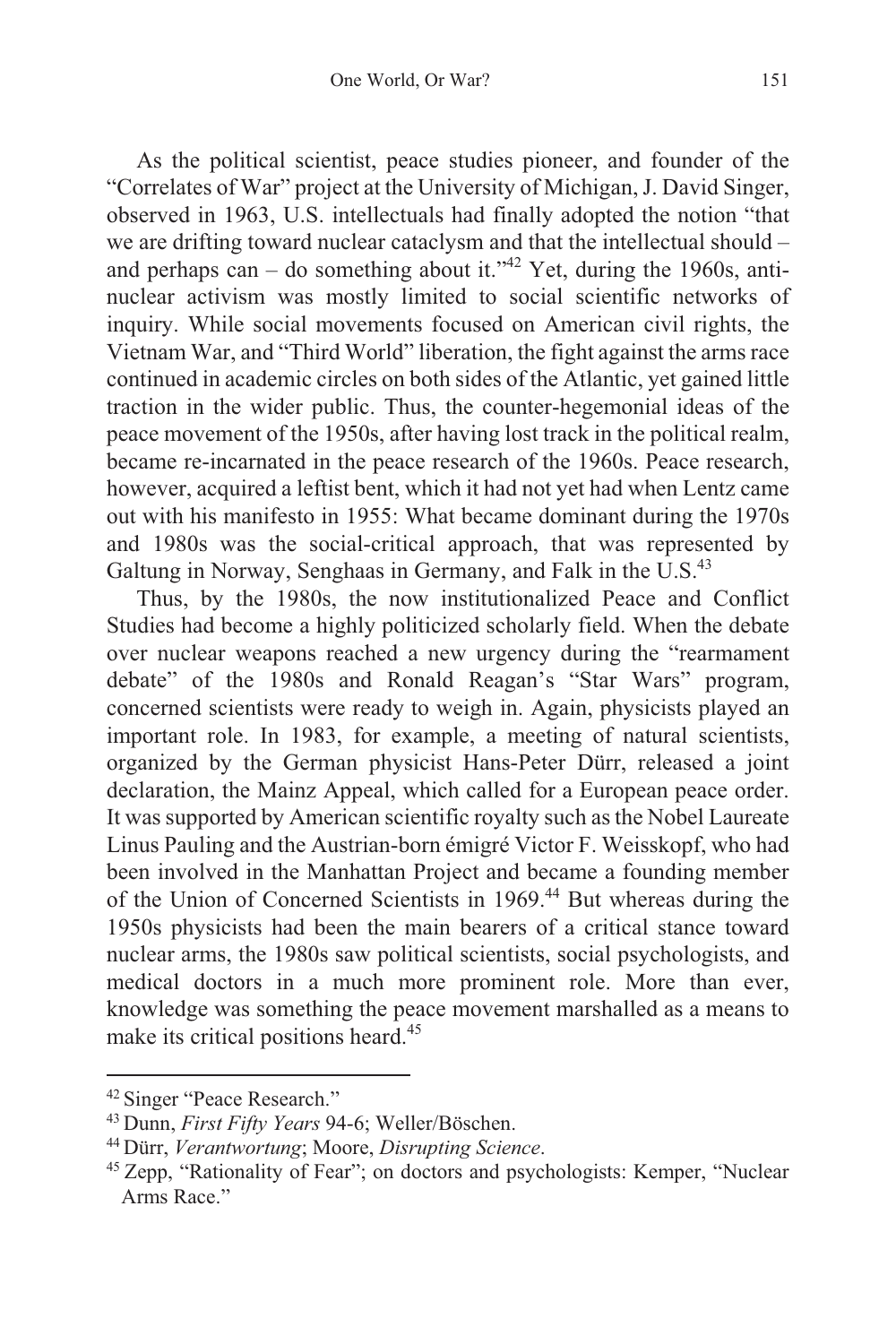## THE RETURN OF APOCALYPSE: THE 1980S AND THE REDUCTION OF THE SUPERPOWERS

When the thaw in superpower relations was giving way to new tensions during the late 1970s and early 1980s, many West Europeans and North Americans were not prepared to accept silently that a new cycle of a heightened Cold War confrontation was inevitable. During the late 1960s, while détente had been high on the minds of Western and Eastern politicians, first NATO and later the Soviet Union had begun to modernize their nuclear arsenals. This so-called "revolution in military affairs" forced military planners to come up with new ideas and weapons to keep the system of deterrence going. During the late 1970s, NATO members were increasingly at odds over strategy. These internal disagreements led to the so-called "NATO Dual Track Decision," which threatened the Soviets with the deployment of new medium-range nuclear missiles, if the U.S.S.R did not stop its nuclear build-up.<sup>46</sup> Then, the Soviet invasion in Afghanistan in December 1979 and, most importantly, Ronald Reagan's election to the American presidency in November 1980, once again provoked mounting fears of nuclear Armageddon in East and West.47

The 1980s peace movement was not an exact rerun of the peace movement of the 1950s. Most importantly, the context had changed. The superpowers had lost their dominance. During the 1960s and 1970s, allies of both the U.S. and to a more limited extent of the U.S.S.R. had made headway vis-à-vis the two hegemonic powers. The Soviet relationship with Poland was in a precarious state. As early as the late 1950s, the Sino-Soviet rift had severely limited Moscow's future capabilities in East Asia. China was becoming a full-blown nuclear power and was seeking a rapprochement with America. Western Europe, too, was much less dependent on America. Gaullist France went its own way. West Germany, Japan, but also smaller allies like the Netherlands and South Korea were flexing their economic muscles, while the U.S. seemed to be in economic decline.48 The Federal Republic of Germany now made a huge military,

<sup>46</sup> Spohr "Conflict and Cooperation"; *Euromissile Crisis*; Geiger, "NATO Double Track Decision."<br><sup>47</sup> Becker-Schaum. "Introduction."

<sup>&</sup>lt;sup>48</sup> Kennedy, *Rise and Fall*; for the 1980s debate on "American decline" Gassert, "Erzählungen vom Ende."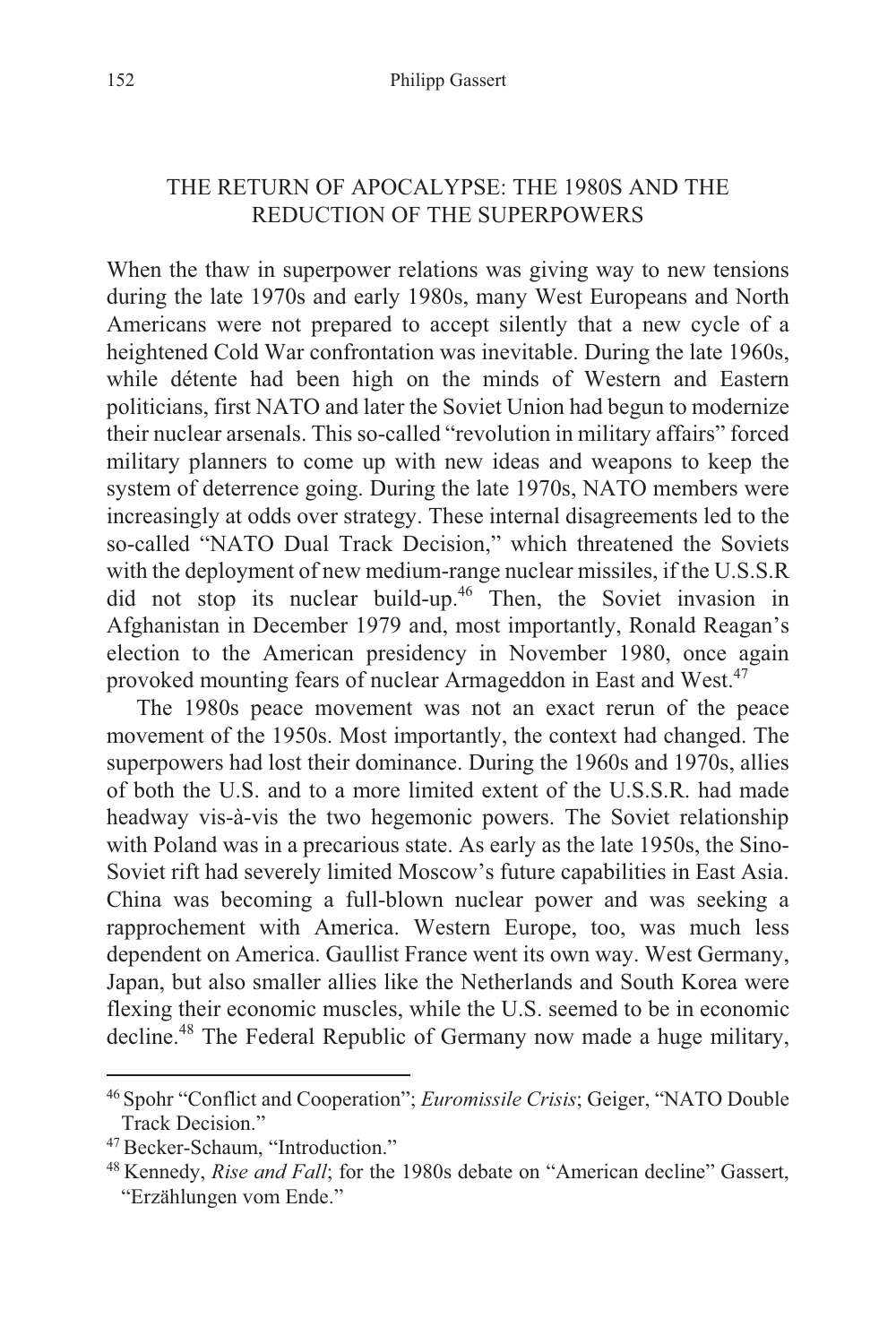economic, and increasingly political contribution to the Western alliance. With regard to the NATO Dual Track Decision, West European leaders like Prime Minister Callaghan of Britain, Chancellor Schmidt of West Germany, and President Giscard d'Estaing of France exercised leadership, while U.S. President Carter seemed to lack the resolve to lead the West.<sup>49</sup>

Moreover, the nature of anti-nuclear protest movements had changed. The European peace movements of the 1950s by and large had been nurtured by traditional parties and organizations of the "Old Left," including unions, the Labour Party in Britain, Social Democrats in continental Europe, and dissidents within the Democratic Party such as Henry A. Wallace, who wanted to stay true to Roosevelt's promises of "one world." The 1980s peace movements were connected to these older campaigns for peace, but their make-up resembled those of the new social movements that had come up during the late 1960s. While social movements have a long and rich history going back to the nineteenth century, Western societies had changed to an extent that the "new social movements" that had sprung up in the wake of the late 1960s protests were more global and more "single-issue"-minded than their predecessors in the "Old Left." To some extent, "protest" became "project driven," with the dynamic and fluent protest networks and social movements working along a shorter time scale.<sup>50</sup>

Protests against "nuclearism" and the Cold War "belligerence" exploded about two years after NATO's decision in 1979 to introduce a new generation of intermediate-range ballistic missiles in Europe if the Soviet Union did not remove its own nuclear armed SS-20 medium-range missiles. This second great anti-nuclear campaign in postwar history received most domestic support in Belgium and the Netherlands, where governments agreed to delay the NATO deployment schedule. In Britain CND was rejuvenated. The high point occurred in the fall of 1983, in the months and weeks before the deployment of NATO's new missiles was scheduled to begin if the disarmament talks between the U.S. and the

<sup>&</sup>lt;sup>49</sup> Scholtyseck, "United States."  $50$  To differentiate between an "Old Left" and a "New Left" is highly contentious. It has been argued that it mirrors the normative positions of the first generation of social movements scholars of the 1970s and 1980s, who followed modernization-theory approaches and were stressing the "newness" of their object, out of sympathy with the New Left; on the debate and the potential of social movement history for global history see Berger, Nehring, "Introduction."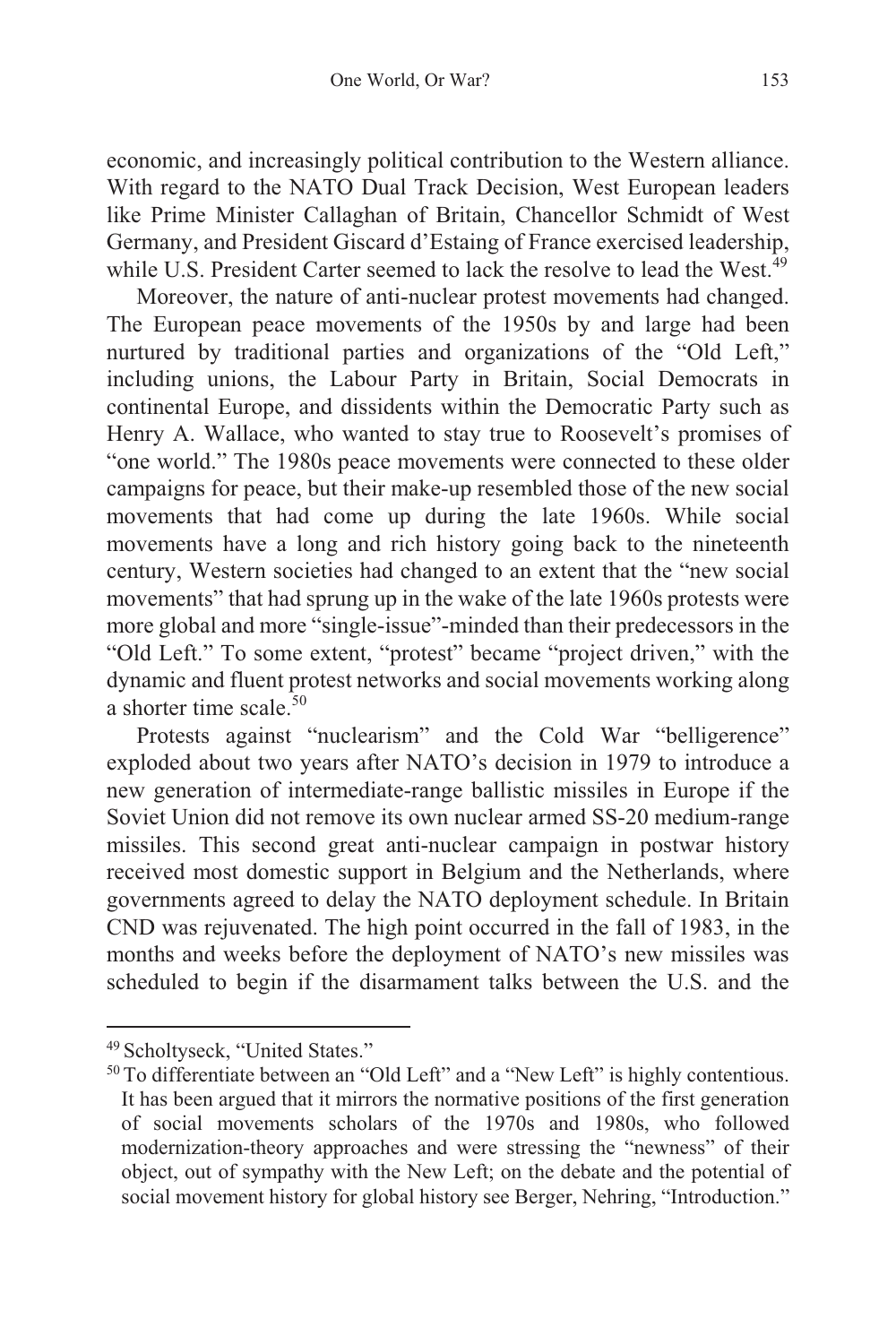Soviet Union did not yield any meaningful results. Millions demonstrated on both sides of the Atlantic. During the "hot autumn," as it was called in West Germany, the media overflowed with photos of human chains, sit-in blockades in front of military installations, and enormous rallies, which filled the *Hofgarten* in Bonn, the established space for large-scale demonstrations at the seat of the West German government, to capacity.<sup>51</sup>

Like the first anti-nuclear campaigns of the 1950s and the protests against the Vietnam War, the 1980s European peace movements did not originate in the United States. Yet, European protagonists more overtly stressed the fact that they were demonstrating in unison with their American peers as well as their peers in Eastern Europe. West European peace activists highlighted "transatlantic anti-nuclear unity" in order to combat the ubiquitous criticism of conservatives that they were visceral anti-Americans and Communist "fellow travelers." As the German-American peace activist, founding member of the German Green Party, and *Bundestag* Deputy Petra Kelly put it in a speech to parliament: "We are not standing alone, but together with the Freeze Movement in the U.S.A., with many Congress members and Senators, with our friends in [the Polish labor movement] Solidarność, the [Czechoslovak dissident] group] Charta 77 as well as the Swords-To-Ploughshares Movement in the GDR, and activist networks all over the world. We also will do our duty to show civil disobedience."<sup>52</sup>

Thus European protesters saw themselves allied with American peace groups such as the National Freeze Campaign. But they also took a more pan-European approach to peace that transcended the East-West divide. In the 1980s, an originally British intellectual network, founded by the historian Edward P. Thompson, his wife Dorothy Thompson, and the social scientist Mary Kaldor, even succeeded in creating a transnational European protest movement, the European Nuclear Disarmament (END). The END founding pamphlet *Protest and Survive* was immediately reprinted in the U.S., with a foreword by the prominent military analyst and peace activist David Ellsberg (of *Pentagon Papers* fame).<sup>53</sup> END aimed at bringing Cold War dissidents on both sides of the "Iron Curtain" together. While END remained small and was criticized by Eastern European dissidents for being blind with regard to the repressiveness of

<sup>51</sup> Fahlenbrach, Stapane, "Visual and Media Strategies." 52 Kelly, Speech in the Federal Parliament, 4 May 1983. 53 *Protest and Survive*.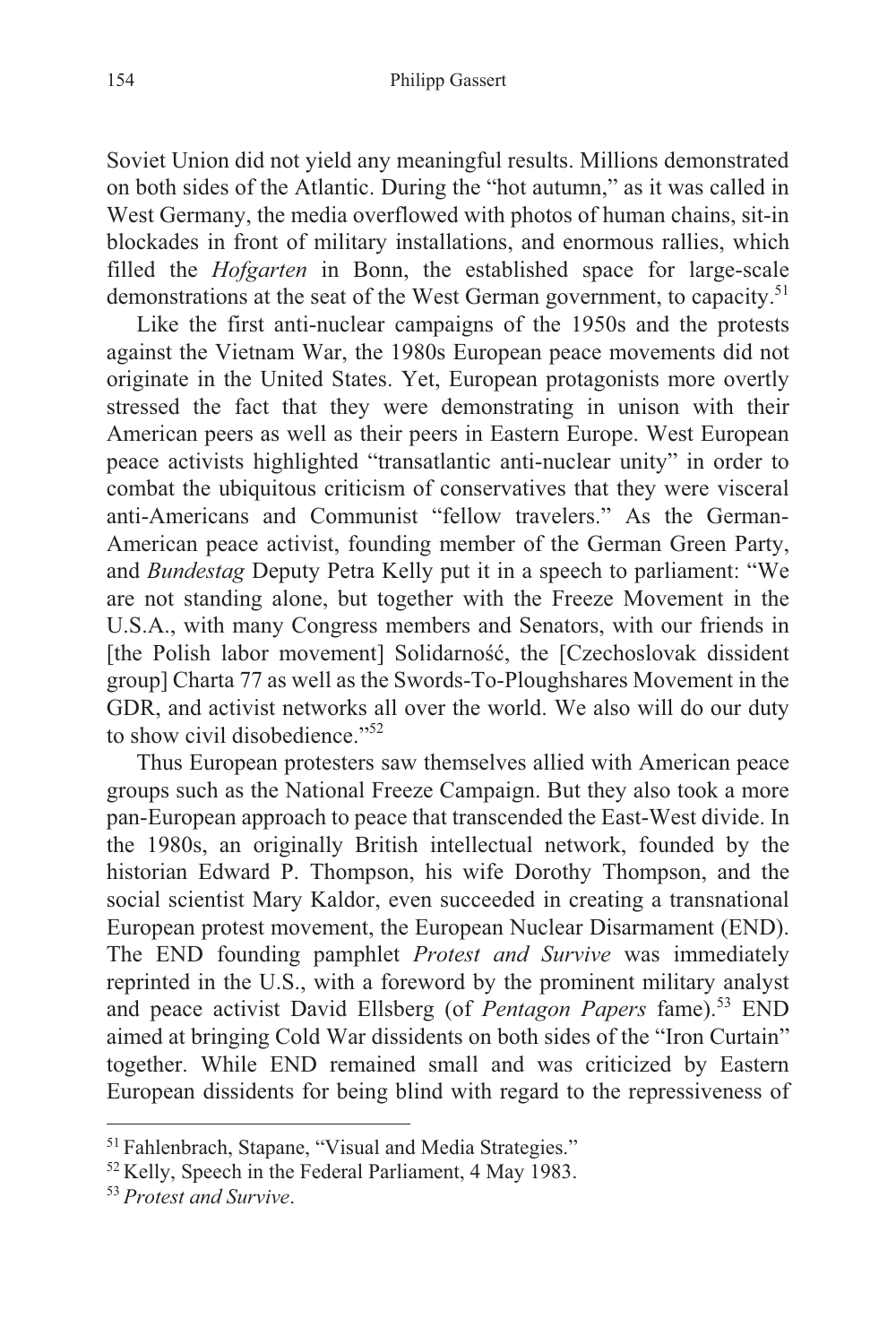Communist regimes, it created a unique transatlantic and trans-European intellectual network for peace that allowed pacifist and anti-hegemonial ideas to transcend national borders.<sup>54</sup>

Popular culture too, took on a much larger role in the debates over nuclear weapons than had been the case during the 1950s. It took a turn toward representing nuclear death in stark "realistic" ways. During the 1960s, many European and American intellectuals had been skeptical with regard to the role of popular culture in communicating political dissent and making people aware of social and political dangers of nuclear weapons. Many followed Susan Sontag's line quoted above that imaginations of disaster were distracting from the real issues and helping to normalize threats. As the historian Philipp Baur has argued, 1980s producers of popular culture were quite aware of this early criticism: "A vast majority of nuclear disaster films of this period do not portray the survival of humankind."55 In this respect the 1983 James Bond movie *Octopussy* was unusual, because the world is spared a nuclear war thanks to the skills of the famous British agent. In another 1983 movie, *War Games*, computerized nuclear warfare is stopped at the last second. But that was not how nuclear war was typically portrayed during the 1980s. Most movies were much less metaphorical and fantastical than the 1950s monster movies, and talked about nuclear death in much more direct ways.

The most prominent example of the realist apocalyptic nuclear disaster movie scenario was put forward by *The Day After* (1983). It played in American and European prime-time television and made a splash in various European countries as well as in North America. It reconstructs a nuclear exchange between the Soviets and the Americans in graphic detail. When it shows bomber pilots taking to the skies and getting ready to drop their nuclear payload, it is totally free of the kind of irony that made *Dr. Strangelove* such a huge artistic success. We see soldiers doing their duty, even though they have doubts. We also see how "middle America," the town of Lawrence, Kansas, is struck by nuclear weapons. We experience how people perish in this inferno, while others die a slow and painful death after they have been exposed to radiation.

The *Day After* also demonstrates that 1980s "peace" and "anti-nuclear" activism had a different relationship to emotions than previous

<sup>54</sup> Burke, "European Nuclear Disarmament." 55 Baur, "Nuclear Doomsday Scenarios" 324.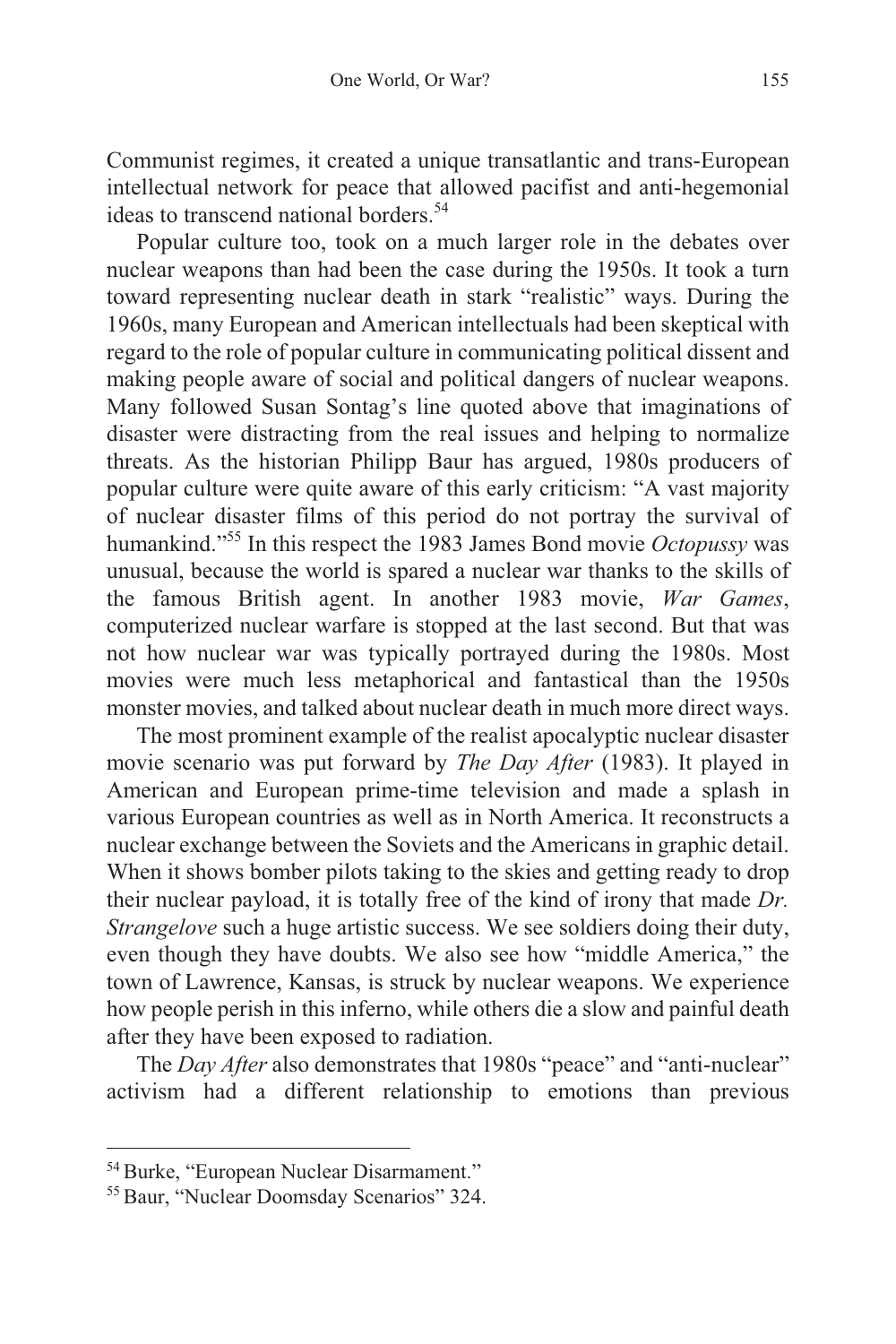movements. During the 1950s, activists had often resisted notions that they were effeminate and emotional. They had relied on the scientific basis of their resistance against the bomb. The anti-nuclearism of the 1980s often stressed the emotional qualities as well as the "rationality" of emotions in combatting the nuclear armament race. Left-liberal German journalists such as Ulrich Greiner, writing in the Hamburg weekly *Die Zeit*, were critical of the general thrust of the *Day After* and other apocalyptic nuclear fiction because they thought that "fear" prevented people from working toward the abolishment of nuclear weapons. Yet, even Greiner accepted that the movies as well as the proliferating apocalyptic literature of the 1980s had "broken a taboo" by showing the unimaginable and thus bringing the effects of nuclear war closer to home.<sup>56</sup> This new realism was further accentuated by using documentary material, when showing the launches of nuclear missiles. $57$ 

The shifting transatlantic balance of power within the narrative and discursive realm shows itself in the growing importance of European popular music and cinema as part of an emerging transatlantic nuclear culture. During the 1950s, with the exception of the Japanese *Godzilla* movies, popular nuclear fiction had been largely American in origin. In the 1950s the Europeans tended to specialize in high-end nuclear culture such as Friedrich Dürrenmatt's play *Die Physiker*. That changed during the 1980s, when Americans had already become used to mostly British, but also other European rock bands. The British animated movie *When the Wind Blows* (1986) became a classic of transatlantic atomic culture, also because of its harrowing soundtrack, which had been contributed by David Bowie and Roger Waters. The German singer Nena's hit *99 Luftballons* may be the most well-known anti-nuclear song of the 1980s and has been a rare German exception insofar as it reached number two on the American Billboard charts.<sup>58</sup> That nuclear death sold well is shown by the unlikely success of the German disco formation, Boney M., with *We Kill the World*. Even Europe's greatest summer hit of the early 1980s, *Vamos a la playa*, which was probably hummed by many beach-going Americans as well, talks not about the pleasures of vacationing by the sea, but about the

<sup>56</sup> Greiner, "Apocalypse Now." 57 Shapiro, *Atomic Bomb Cinema* 186; Baur, "Nuclear Doomsday Scenarios" 324. 58 Baur, "Nuclear Doomsday Scenarios" 332.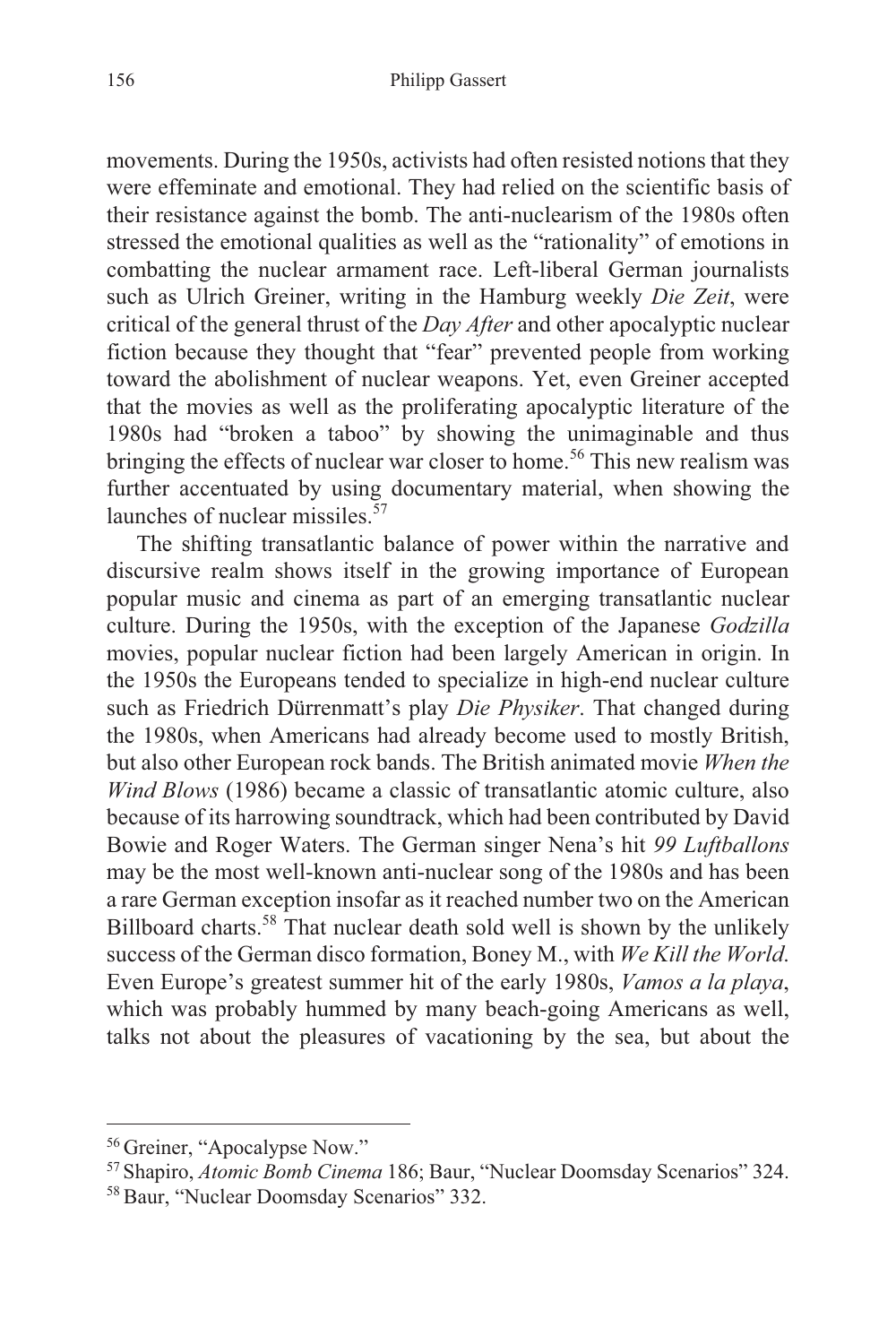nuclear contamination of the oceans. Because it was sung in Spanish, not many caught the true meaning of the lyrics.<sup>59</sup>

How the critique of nuclearism had become more broadly imbedded in popular culture during the 1980s, is also obvious how Ronald Reagan's "Strategic Defense Initiative" (SDI) was perceived in the eyes of the public and how it was framed by its critics. Dubbed "Star Wars," it acquired the name of the George Lucas movie series to show that it was either out of reach of reality or part of a sinister plot to destroy the earth.<sup>60</sup> Even though the SDI was never realized, it received an extraordinary amount of public attention in both Europe and the United States. It served as a rallying cry for critical scientists and peace researchers. The astronomer Carl Sagan, who had originally worked for NASA, but had become the popular host of the PBS television show *Cosmos*, used his star power and membership of the Union of Concerned Scientist (UCS) to coordinate a campaign against "Star Wars." He was frequently quoted by German activists. In Germanspeaking countries he became well-known for popularizing the term "nuclear winter."61 As the historian William Knoblauch has shown, the UCS went to great lengths popularizing its stance against Stars War, by enlisting James Earl Jones, the voice of Darth Vader in the original *Star Wars* trilogy, which was easily recognizable to American but also to European audiences.<sup>62</sup>

#### **CONCLUSION**

By the 1980s, transatlantic responses and resistance to the "Cold War order" and opposition to ideas of "Mutually Assured Destruction" as well as the "armaments race," had come to rest on a much broader base than during the 1950s. This can be demonstrated by the growing mass appeal of nuclear popular culture. The 1950s had been the decade of a "peace opposition" to the Cold War that recruited itself mostly from "established" political parties, labor unions, and networks of scientists, most of them nuclear physicists, who did not oppose nuclear energy in principle, but its weaponization. The 1960s saw the rise of a social science critique of the Cold War order in the form of the emerging transatlantic field of Peace

<sup>59</sup>Gassert, "Popularität der Apokalypse."

<sup>60</sup>Kalic, "Reagan's SDI Announcement." 61 Sagan, *Atomkrieg und Klimakatastrophe*; Ehrlich, Sagan, *Die nukleare Nacht*. 62 Knoblauch, "Selling Star Wars."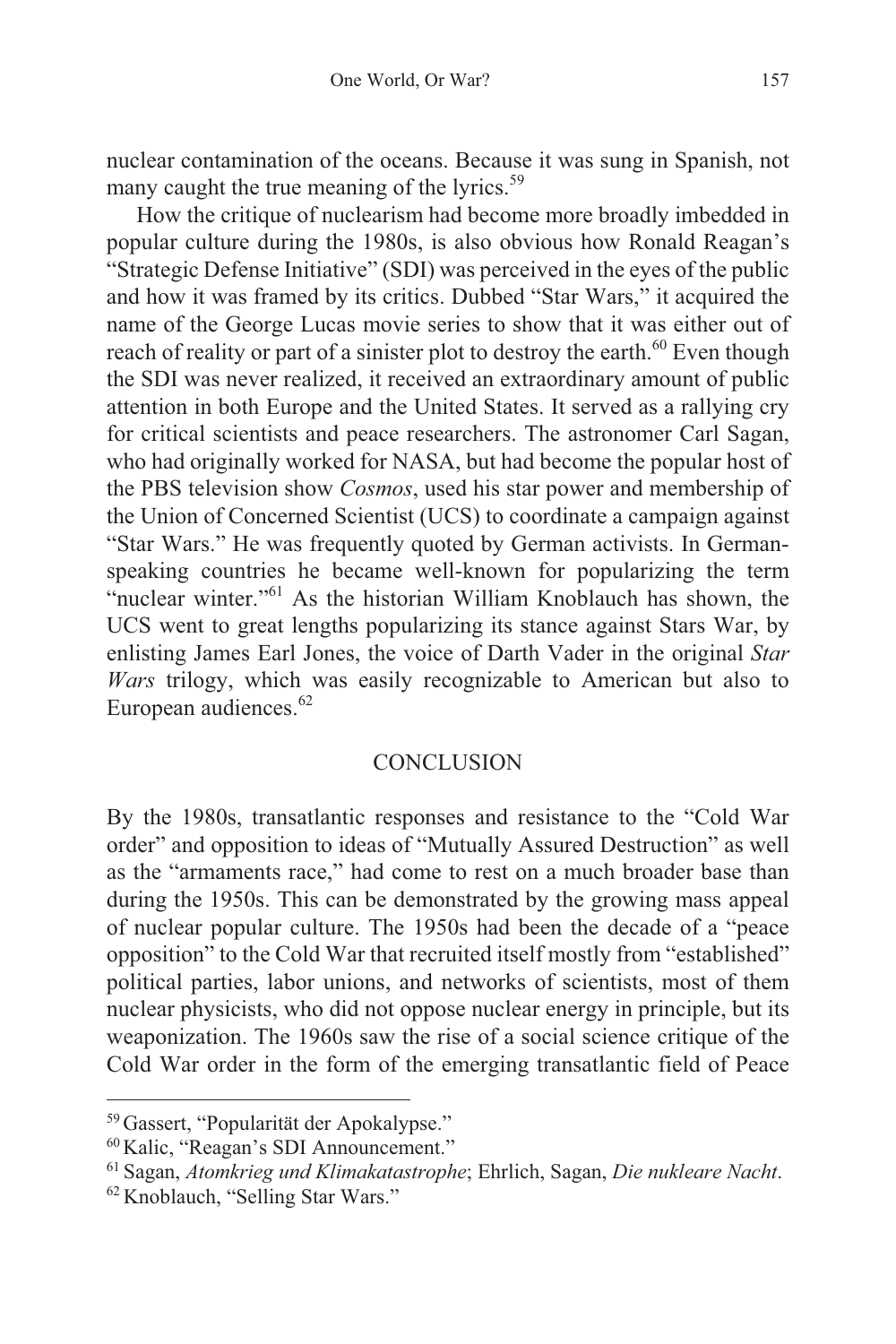and Conflict Studies. While the latter was grounded in the disciplines of International Relations, Political Science, and Political Psychology, it was unique in how it connected the social sciences as well as the natural sciences, but also how it came into existence thanks to an intensive transatlantic dialogue. Many protagonists in the field, such as Johan Galtung in Norway and Dieter Senghaas in Germany, had built academic careers on both sides of the Atlantic. Important publications such as Theodore Lentz's book *Towards a Science of Peace* fell on fertile ground abroad.

These various strands of transatlantic conversations and exchanges of ideas coalesced into one big anti-nuclear field during the 1980s. While it would be misleading to speak of "one movement," there was a lot of crosspollination between various actors. First, there were peace activists, who took to the streets in protest against NATO's Double Track Decision, Reagan's SDI, or in the case of the National Freeze Campaign against the Reagan build-up of intercontinental arsenals by the U.S. While specific grievances were not identical in Europe and the U.S., activists were in close interaction across national borders. Secondly, by the 1980s, peace and conflict studies had matured and to some extent become institutionalized. They also contributed to many theoretical and practical exchanges across the ocean. And finally, the media as well as popular culture had become much more international with regard to who would read, watch, and listen to "imaginations of disaster." Again, there were many national peculiarities in how the issue of "nuclear death" was framed by producers of popular culture. *When the Wind Blows* was very British in how it related a coming nuclear war to experiences during World War II, especially the Blitz. *The Day After* was very American, too, by taking nuclear war to Kansas. Yet, these movies were understood and consumed by Western European audiences as were the books by authors like Carl Sagan or Richard Falk.

People, social movements, and experts often make sense of their own situation by referring to ideas and visions that had first been expressed in a different national context. When ideas cross national borders, they often gain in legitimacy. During the Cold War, which heightened domestic as well as international conflicts over "freedom" and "peace," it was of particular importance for activists to show that they were in line with critics of governmental politics in other countries. The Cold War and most particular the fear of nuclear war provided a common framework and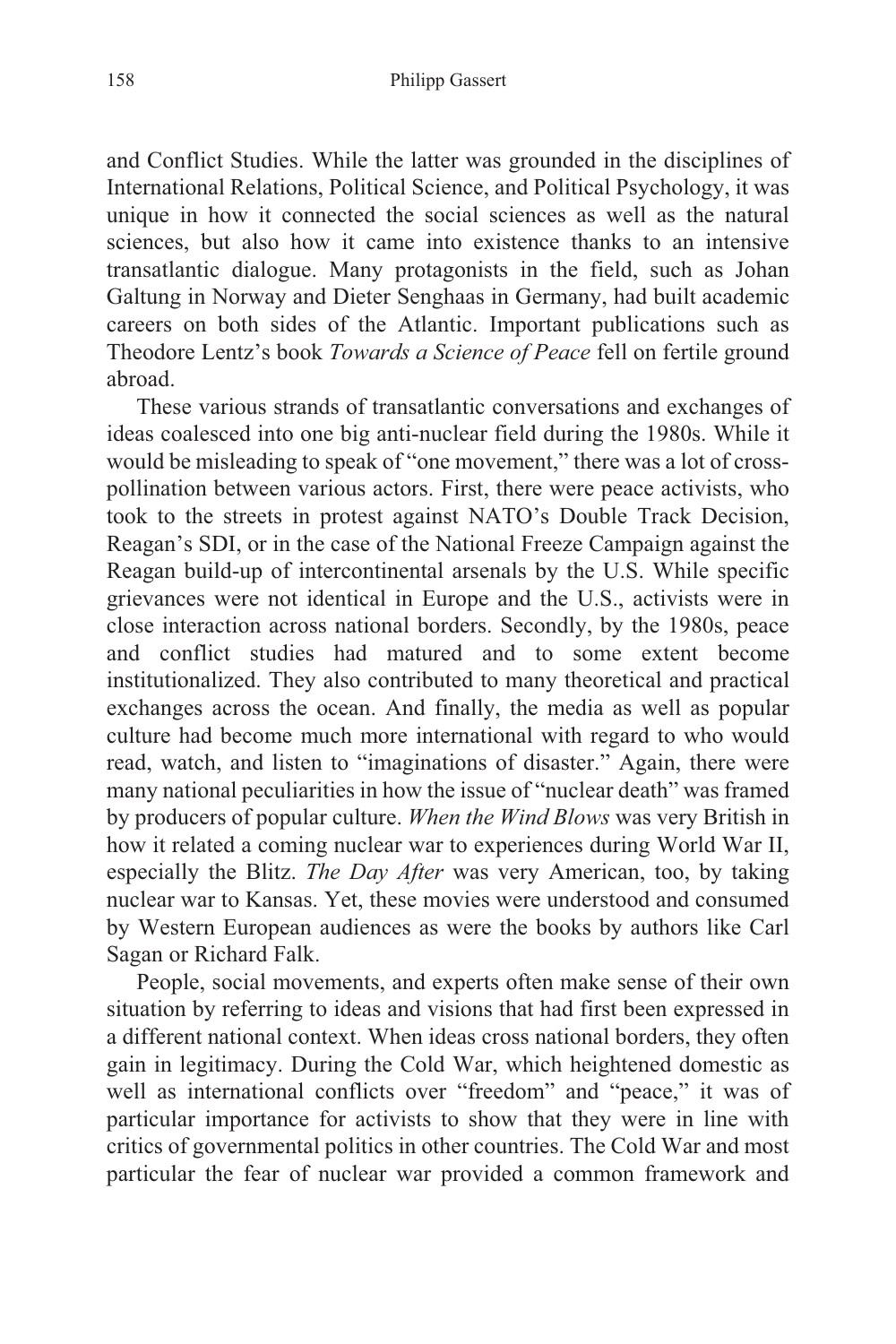threat-perception for people in the U.S. as well as in Europe. The perceived discursive and political necessity to refer to outsiders often helped to speed the exchange of ideas, texts, images, sounds across the Atlantic Ocean. While in the end the critics did not really carry the day and could not prevent the nuclear arms race, they still made a contribution to the spreading of ideas of "one world" and of a transnational, "global" future into the post-Cold War period, whether they were politicians, movement activists, academics, authors or artists.

#### WORKS CITED

- Angster, Julia. "'The Finest Labor Network in Europe': American Labour and the Cold War." *The US Government, Citizen Groups, and the Cold War: The State-Private Network*. Ed. Helen Laville and Hugh Wilford. London: Routledge, 2006. 100-15.
- Baur, Philipp. "Nuclear Doomsday Scenarios in Film, Literature, and Music." *The Nuclear Crisis*, 322-37.
- Becker-Schaum Christoph, and Philipp Gassert et al. "Introduction: The Nuclear Crisis, NATO's Double-Track Decision, and the Peace Movement of the 1980s." *The Nuclear Crisis*, 1-36.
- Berger, Stefan, and Holger Nehring. "Introduction: Towards a Global History of Social Movements." *The History of Social Movements in Global Perspective: A Survey*. Ed. Stefan Berger and Holger Nehring. London: Palgrave Macmillan, 2017. 1-35.
- Broderick, Mick. "Surviving Armageddon: Beyond the Imagination of Disaster." *Science Fiction Studies* 20 (1993): 362-82.
- Burke, Patrick M. "European Nuclear Disarmament: Transnational Peace Campaigning in the 1980s." *Nuclear Threats, Nuclear Fears and the Cold War of the 1980s*. Ed. Eckart Conze, Martin Klimke, and Jeremy Varon. New York: Cambridge UP, 2006. 227-50.
- Churchill, Winston. "The Sinews of Peace ('Iron Curtain Speech')." 5 March 1946, *The International Churchill Society*,

https://winstonchurchill.org/resources/speeches/1946-1963-elderstatesman/the-sinews-of-peace/.

- Cortright, David. *Peace: A History of Movements and Ideas*. New York: Cambridge UP, 2008.
- DeGroot, Gerard J. *The Bomb: A Life*. Cambridge, MA: Harvard UP, 2005.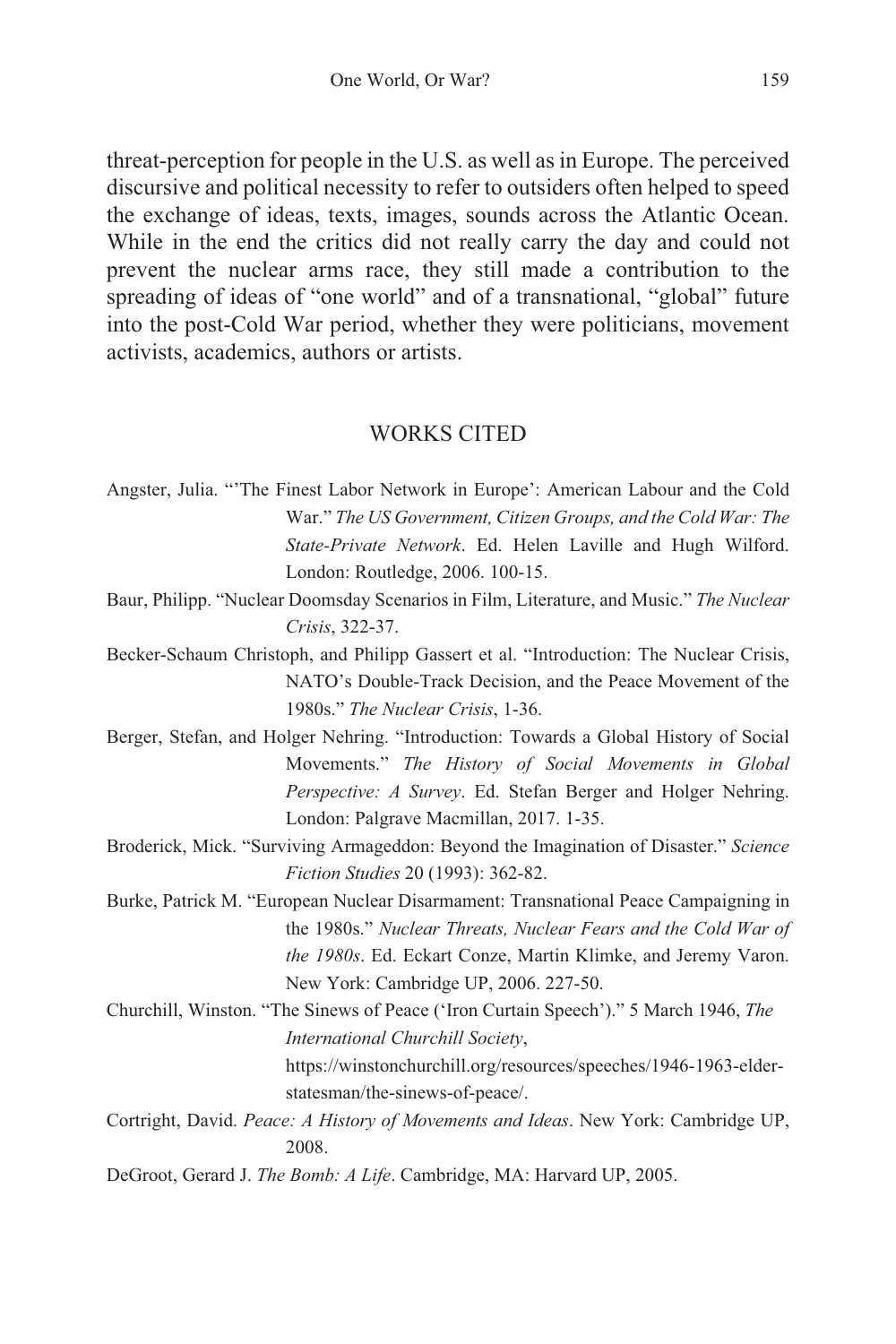- Dunn, David J. *The First Fifty Years of Peace Research. A Survey and Interpretation*. Aldershot: Ashgate, 2005.
- Dürr, Hans-Peter. *Verantwortung für den Frieden: Naturwissenschaftler warnen vor neuer Atomrüstung*. Reinbek bei Hamburg: Rowohlt, 1983.
- Ehrlich, Paul R., and Carl Sagan. *Die nukleare Nacht. Die langfristigen klimatischen und biologischen Auswirkungen von Atomkriegen*. Cologne: Kiepenheuer und Witsch, 1985.
- Etzold, Thomas H. and John Lewis Gaddis. *Containment: Documents on American Policy and Strategy 1945-1950*. New York, 1978.
- Fahlenbrach Kathrin, and Laura Stapane. "Visual and Media Strategies of the Peace Movement," *The Nuclear Crisis* 222-41.
- Fichter, Michael. "Support and Dissent: German and American Labor's Transnational Ties." *Germany and the United States in the Era of the Cold War. A Handbook*. Ed. Detlef Junker, vol. 1: 1945-1968. New York: Cambridge UP, 2004. 566-72.
- Gaddis, John Lewis. "The Long Peace: Elements of Stability in the Postwar International System." *The Long Peace: Inquiries into the History of the Cold War*. Oxford: Oxford UP, 1987. 215-45.
- Galtung Johan, and Dieter Fischer. *Johan Galtung: Pioneer of Peace Research*. Heidelberg: Springer, 2013.
- Galtung, Johan. "Violence, Peace, and Peace Research." *Journal of Peace Research* 6.3 (1969): 167-91.
- Gassert, Philipp. "Conflict as a Moment of Integration: The Role of Transatlantic Protest Movements since the 1960s." *Transatlantic Democracy in the 20th Century: Transfer and Transformation*. Ed. Paul Nolte. Munich: Oldenbourg, 2016. 139-52.
- . "Erzählungen vom Ende: Rückblick und Ausblick auf das amerikanische Jahrhundert." *Osteuropa* 61 (2011): 13-29.
- . "Internal Challenges to the Cold War: Oppositional Movements in East and West." In *Oxford Handbook of the Cold War*. Ed. Richard H. Immermann and Petra Goedde. Oxford: Oxford UP, 2013. 433-50.
- —. "Popularität der Apokalypse: Zur Nuklearangst seit 1945", *Aus Politik und Zeitgeschichte* 61.46-47 (2011) https://www.bpb.de/apuz/59696/popularitaet-der-apokalypse-zurnuklearangst-seit-1945?p=all.
- Geiger, Tim. "The NATO Double-Track Decision: Genesis and Implementation." *The Nuclear Crisis*, 52-69.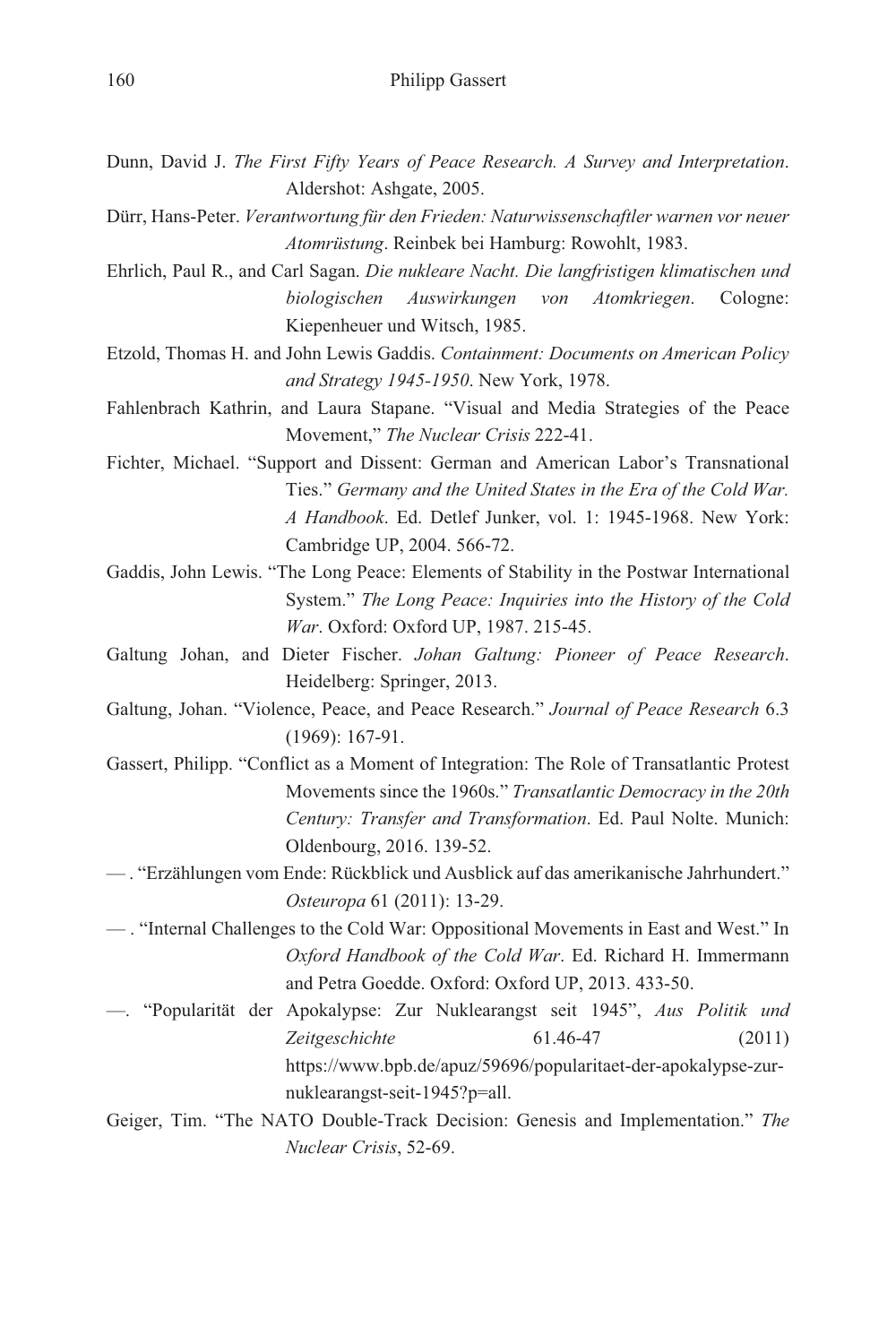- Gleditsch, Nils Peter, Jonas Nordkvelle and Havard Strand. "Peace Research Just the Study of War?" *Journal of Peace Research* 51.2 (2014): 145-58.
- Greiner, Ulrich. "Apocalypse Now: Über den amerikanischen Film 'The Day After' und neuere apokalyptische Romane." *Die Zeit*, 2 December 1983, https://www.zeit.de/1983/49/apocalypse-now/komplettansicht (2 December 2019).
- Hauswedell, Corinna. *Friedenswissenschaften im Kalten Krieg. Friedensforschung und friedenswissenschaftliche Initiativen in der Bundesrepublik Deutschland in den achtziger Jahren.* Baden-Baden: Nomos, 1997.
- Kalic, Sean N. "Reagan's SDI announcement and the European Reaction: Diplomacy in the Last Decade of the Cold War." *The Crisis of Détente in Europe. From Helsinki to Gorbachev, 1975-1985*. Ed. Leopoldo Nuti. London: Routledge, 2009. 99-110.
- Kemper, Claudia. "'The Nuclear Arms Race is Psychological at Its Roots'. Physicians and Their Therapies for the Cold War." *Understanding the Imaginary War. Culture, Thought and Nuclear Conflict, 1945-90*. Ed. Matthew Grant and Benjamin Ziemann. Manchester: Manchester UP, 2016. 213-37.
- Kennedy, Paul M. *The Rise and Fall and Fall of the Great Powers: Economic Change and Military Conflict from 1500 to 2000*. New York: Random House, 1987.
- Klimke, Martin. *The Other Alliance: Student Protest in West Germany and the United States in the Global Sixties*. Princeton: Princeton University Press, 2010.
- Knoblauch, William M. "Selling 'Star Wars' in American Mass Media." *Media and the Cold War in the 1980s: Between Star Wars and Glasnost*. Ed. Henrik G. Bastiansen, Martin Klimke, and Rolf Werenskjold. London: Palgrave Macmillan, 2019. 19-42.
- Krah, Hans. *Weltuntergangsszenarien und Zukunftsentwürfe. Narrationen vom 'Ende' in Literatur und Film 1945-1990*. Kiel: Ludwig, 2004.
- Kundera, Milan. "Die Weltliteratur. How we read one another." *The New Yorker*, 8 January 2007.
- Lentz, Theo F. *Towards a Science of Peace. Turning Point in Human Destiny*. London: Halycon Press, 1955.
- Lifton, Robert Jay, and Richard Falk. *Indefensible Weapons: The Political and Psychological Case Against Nuclearism*. New York: Basic Books, 1983.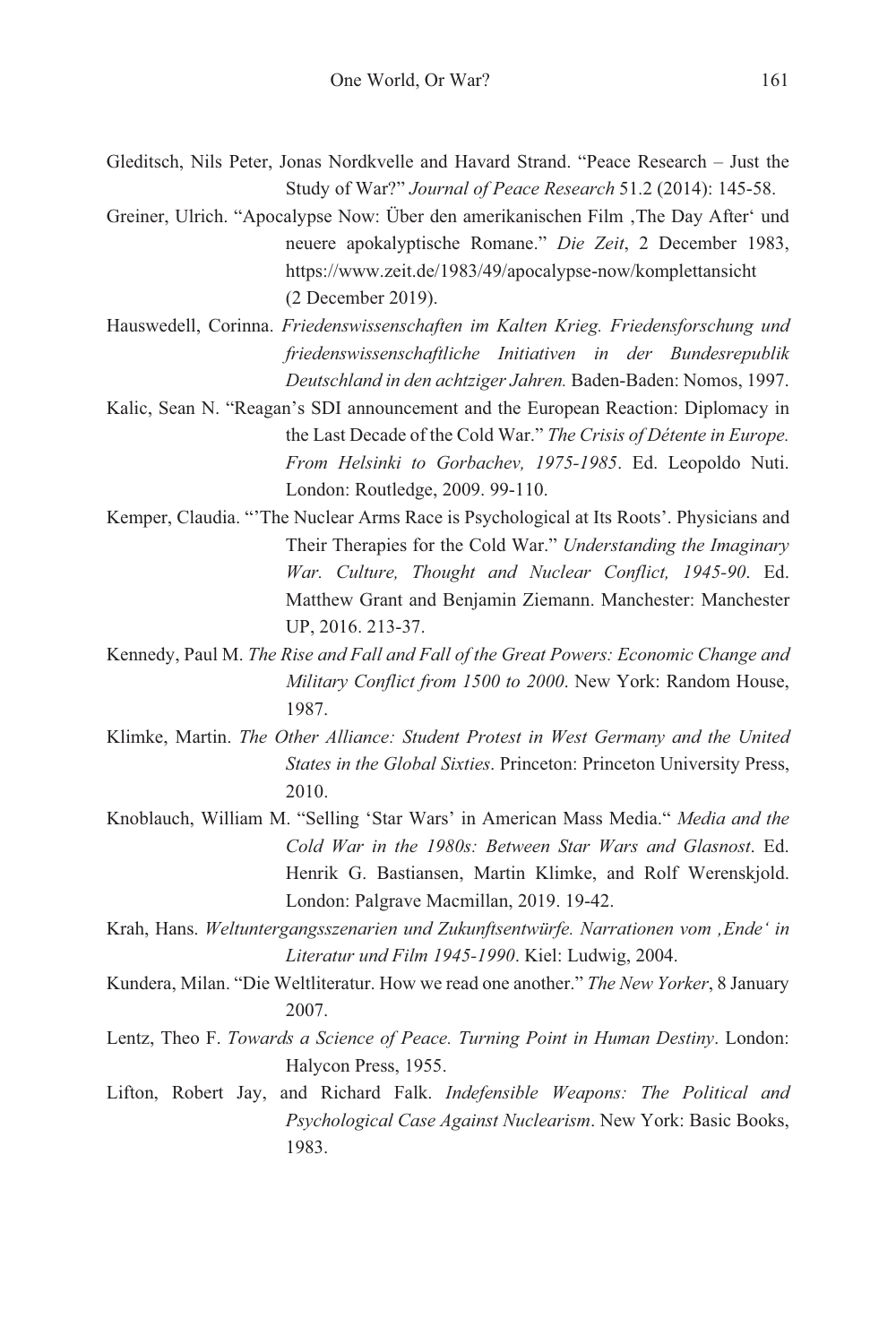- Lippmann, Walter. *The Cold War. A Study in U.S. Foreign Policy*. New York: Harper, 1947.
- Miscamble, Wilson D. *From Roosevelt to Truman: Potsdam, Hiroshima, and the Cold War*. New York: Cambridge UP, 2007.
- Moore, Kelly. *Disrupting Science: Social Movements, American Scientists, and the Politics of the Military, 1945-1975*. Princeton: Princeton UP, 2008.
- Nehring, Holger. "Searching for Security: The British and West German Protests Against Nuclear Weapons and 'Respectability', 1958-1963." *Peace Movements in Western Europe, Japan, and the USA during the Cold War*. Ed. Benjamin Ziemann. Essen: Klartext, 2008. 167-87.
- Neiberg, Michael. Potsdam. *The End of World War II and the Remaking of Europe*. New York: Basic Books, 2015.
- *The Nuclear Crisis: The Arms Race, Cold War Anxiety, and the German Peace Movement of the 1980s*. Ed. Christoph Becker-Schaum, Philipp Gassert et al. New York: Berghahn, 2016.
- *Protest and Survive: Stop Nuclear War*. Ed. Edward P. Thompson and Dan Smith. Introduction Daniel Ellsberg. New York: NYU Press, 1981.
- Roberts, Geoffrey. "Antipodes or Twins? The Myths of Yalta and Potsdam." *Das Potsdamer Abkommen 1945-2015: Rechtliche Bedeutung und historische Auswirkungen*. Ed. Christopher Koch. Frankfurt/Main: Peter Lang, 2017. 215-33.
- Rotblat, Joseph. *Scientists and the Quest for Peace: A History of the Pugwash Conferences*. Cambridge, MA: MIT Press, 1972.
- Rubinson, Paul. "'Crucified on a Cross of Atoms': Scientists, Politics, and the Test Ban Treaty." *Diplomatic History* 35.2 (April 2011): 283-319.
- "The Russell Einstein Manifesto", 9 July 1955, Pugwash Conferences on Science and World Affairs, https://pugwash.org/1955/07/09/statementmanifesto/ (18 November 2019).
- Sagan, Carl. *Atomkrieg und Klimakatastrophe*. Munich: Droemer Knaur, 1984.
- Scholtyseck, Joachim. "The United States, Europe, and the NATO Dual-Track Decision." *The Strained Alliance: U.S.-European Relations from Nixon to Carter*. Ed. Matthias Schultz and Thomas A. Schwartz. New York: Cambridge UP, 2010. 333-52.
- Schrafstetter, Susanna, and Stephen Twigge. *Avoiding Armageddon: Europe, the United States, and the Struggle for Nuclear Proliferation, 1945-1970*. Westport, CT: Praeger, 2004.
- Senghaas, Dieter. *Abschreckung und Frieden. Studien zur Kritik organisierter Friedlosigkeit*. Frankfurt/Main: Suhrkamp, 1969.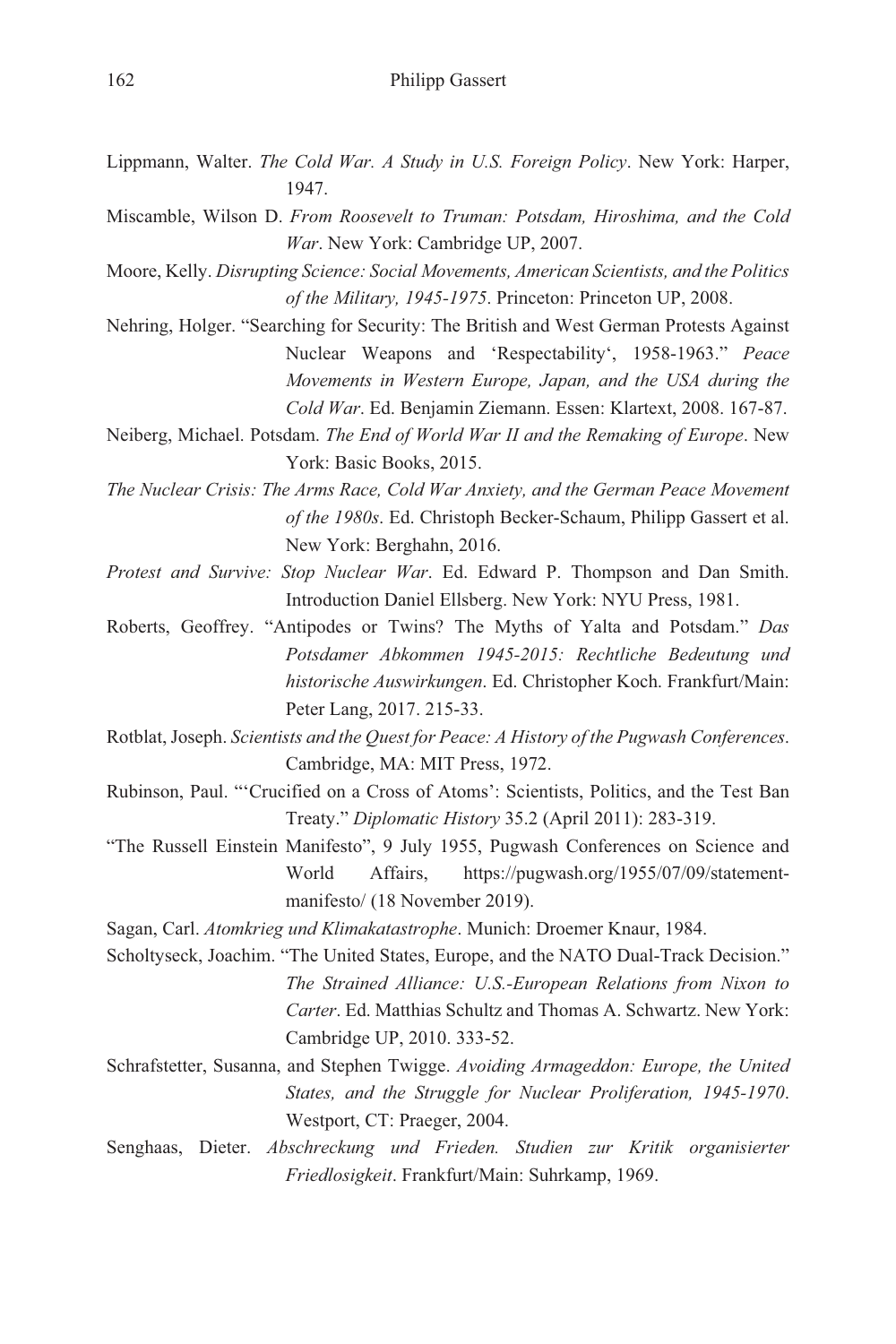- Shapiro, Jerome. *Atomic Bomb Cinema: The Apocalyptic Imagination on Film*. London: Routledge, 2002.
- Shimamoto, Mayako. *Henry A. Wallace's Criticism of America's Atomic Monopoly, 1945- 1948*. Newcastle upon Tyne: Cambridge Scholars Publishing, 2016.
- Singer, David J. "Peace research, Peace action." *Bulletin of Atomic Scientists* 19.1 (1963): 13–7.
- Sontag, Susan. "The Imagination of Disaster" [1965]. *Against Interpretation and Other Essays*. New York: Farrar, Straus and Giroux, 1990. 209-25.
- Spohr, Kristina. "Conflict and Cooperation in Intra-Alliance Nuclear Politics: Western Europe, America, and the Genesis of Nato's Dual-Track Decision, 1977-1979." *Journal of Cold War Studies* 13.2 (2011): 39-89.
- Steel, Ronald. *Walter Lippmann and the American Century*. London: The Bodley Head, 1981.
- Stölken-Fitschen, Ilona. *Atombombe und Geistesgeschichte: Eine Studie der fünfziger Jahre aus deutscher Sicht*. Baden-Baden: Nomos, 1995.
- *The Euromissile Crisis and the End of the Cold War*. Ed. Leopoldo Nuti, Frédéric Bozo, Marie-Pierre Rey, and Bernd Rother. Stanford: Stanford UP, 2015.
- Reinhoudt, Jurgen, and Serge Audier, eds. *The Walter Lippmann Colloquium: The Birth of Neo-Liberalism*. London: Palgrave Macmillan, 2018.
- Walker, J. Samuel. *Henry A. Wallace and American Foreign Policy*. Westport, CT: Greenwood Publishers, 1976.
- Wallace, Henry A. *Toward World Peace*. New York: Reynal & Hitchcok, 1948.
- Walton, Richard J. *Henry Wallace, Harry Truman, and the Cold War*. New York: The Viking Press, 1976.
- Wasmuht, Ulrike C. *Geschichte der deutschen Friedensforschung. Entwicklung, Selbstverständnis, politischer Kontext*. Münster: Agenda, 1998.
- Weart, Spencer R. *Nuclear Fear: A History of Images*. Cambridge, MA: Harvard UP, 1988.
- Weller, Christoph, and Stefan Böschen. "Friedensforschung und Gewalt. Zwischen entgrenzter Gewaltanalyse und epistemischer Gewaltblindheit." *Zeithistorische Forschungen* 15.2 (2018): https://zeithistorischeforschungen.de/2-2018/5597.
- Wittner, Lawrence S. *Resisting the Bomb: A History of the World Nuclear Disarmament Movement 1954-1970*. Stanford: Stanford UP, 1998.
- Wittner, Lawrence S. *The Struggle Against the Bomb*, 3 vols. Stanford: Stanford UP, 1993- 2003.
- Wittner, Lawrence. "The Nuclear Threat Ignored: How and Why the Campaign Against the Bomb Disintegrated in the Late 1960s." *1968: The World*